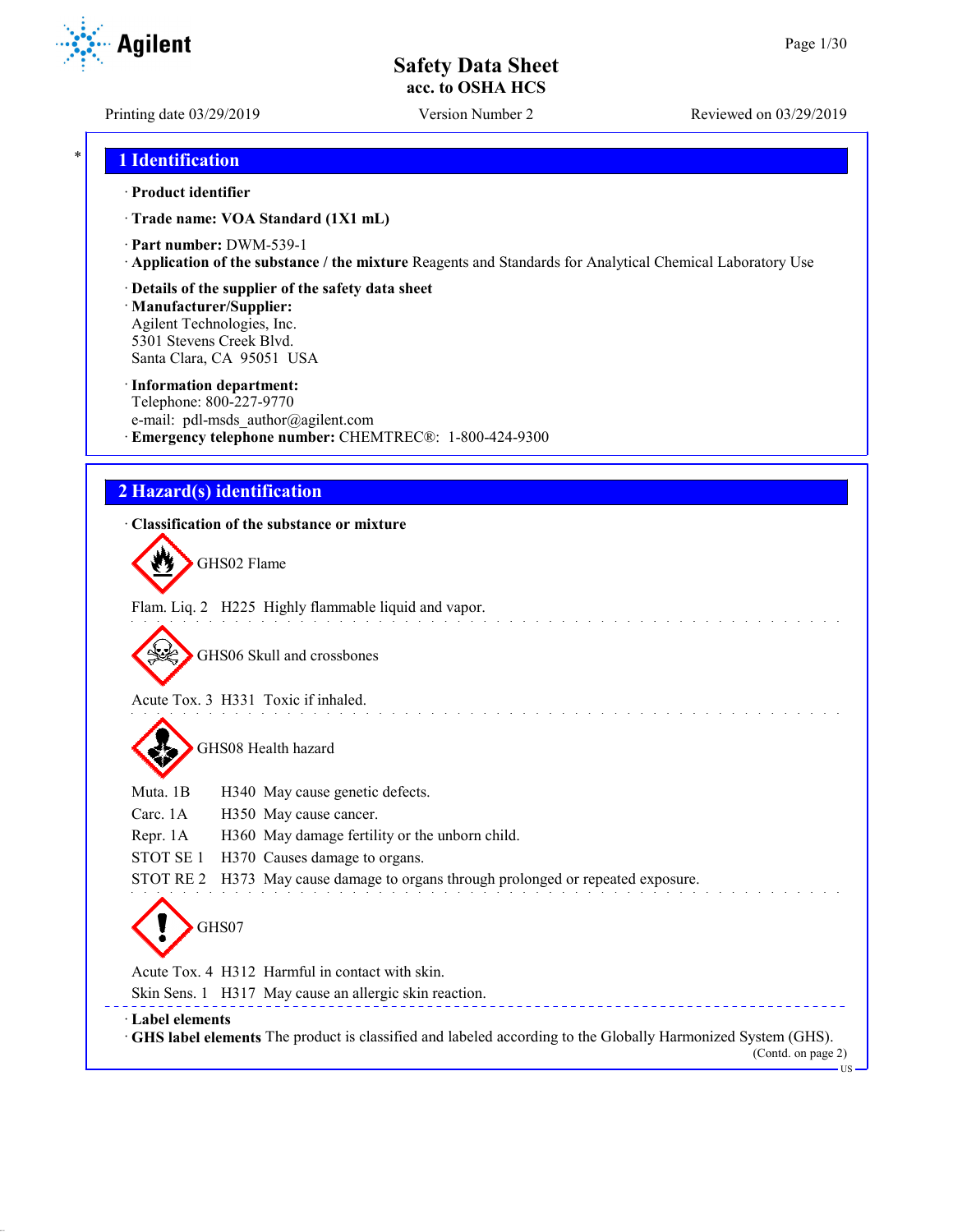Printing date 03/29/2019 Version Number 2 Reviewed on 03/29/2019

Agilent

**Trade name: VOA Standard (1X1 mL)**

(Contd. of page 1)

· **Hazard pictograms** GHS02 GHS06 GHS07 GHS08 · **Signal word** Danger · **Hazard-determining components of labeling:** methanol benzene carbon tetrachloride 1,1,2,2-tetrachloroethane (Z)-1,3-dichloropropene trans-1,3-dichloropropene tetrachloroethylene ethyl methacrylate methyl methacrylate acrylonitrile methacrylonitrile methyl acrylate · **Hazard statements** Highly flammable liquid and vapor. Harmful in contact with skin. Toxic if inhaled. May cause an allergic skin reaction. May cause genetic defects. May cause cancer. May damage fertility or the unborn child. Causes damage to organs. May cause damage to organs through prolonged or repeated exposure. · **Precautionary statements** Obtain special instructions before use. Do not handle until all safety precautions have been read and understood. Keep away from heat/sparks/open flames/hot surfaces. - No smoking. Ground/bond container and receiving equipment. Use explosion-proof electrical/ventilating/lighting/equipment. Use only non-sparking tools. Take precautionary measures against static discharge. Do not breathe dust/fume/gas/mist/vapors/spray. Wash thoroughly after handling. Do not eat, drink or smoke when using this product. Use only outdoors or in a well-ventilated area. Contaminated work clothing must not be allowed out of the workplace. Wear protective gloves/protective clothing/eye protection/face protection. If on skin (or hair): Take off immediately all contaminated clothing. Rinse skin with water/shower. IF INHALED: Remove person to fresh air and keep comfortable for breathing. IF exposed or concerned: Get medical advice/attention. Specific treatment (see on this label). Call a poison center/doctor if you feel unwell. Get medical advice/attention if you feel unwell. Take off contaminated clothing and wash it before reuse.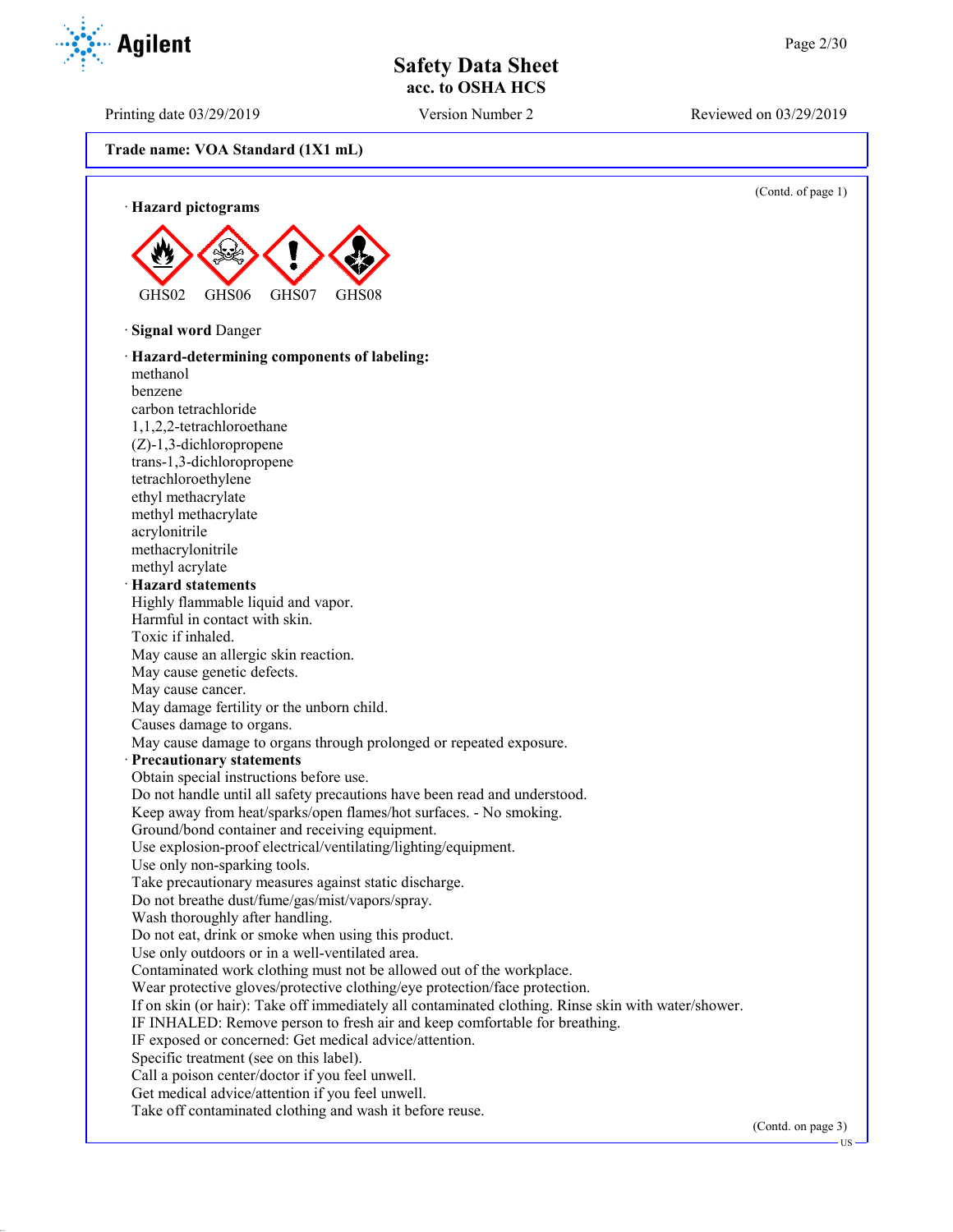Printing date 03/29/2019 Version Number 2 Reviewed on 03/29/2019

| Trade name: VOA Standard (1X1 mL) |  |  |
|-----------------------------------|--|--|
|-----------------------------------|--|--|

|                                                                                                              | (Contd. of page 2) |
|--------------------------------------------------------------------------------------------------------------|--------------------|
| If skin irritation or rash occurs: Get medical advice/attention.<br>Wash contaminated clothing before reuse. |                    |
| In case of fire: Use for extinction: CO2, powder or water spray.                                             |                    |
| Store in a well-ventilated place. Keep container tightly closed.                                             |                    |
| Store in a well-ventilated place. Keep cool.                                                                 |                    |
| Store locked up.                                                                                             |                    |
| Dispose of contents/container in accordance with local/regional/national/international regulations.          |                    |
| · Classification system:                                                                                     |                    |
| · NFPA ratings (scale 0 - 4)                                                                                 |                    |
| $Health = 1$                                                                                                 |                    |
| $Fire = 3$                                                                                                   |                    |
| Reactivity = $0$                                                                                             |                    |
| · HMIS-ratings (scale 0 - 4)                                                                                 |                    |
| <b>HEALTH</b><br>$^{\ast}1$<br>Health $=$ *1                                                                 |                    |
| $3$ Fire = 3<br><b>FIRE</b>                                                                                  |                    |
| REACTIVITY 0 Reactivity = 0                                                                                  |                    |
| Other hazards                                                                                                |                    |
| · Results of PBT and vPvB assessment                                                                         |                    |
| $\cdot$ PBT:                                                                                                 |                    |
| 87-68-3 hexachlorobuta-1,3-diene                                                                             |                    |
| $87-61-6$ 1,2,3-trichlorobenzene                                                                             |                    |
| $120-82-1$ 1,2,4-trichlorobenzene                                                                            |                    |
| $\cdot$ vPvB:                                                                                                |                    |
| 87-68-3 hexachlorobuta-1,3-diene                                                                             |                    |

## \* **3 Composition/information on ingredients**

· **Chemical characterization: Mixtures**

· **Description:** Mixture of the substances listed below with nonhazardous additions.

| · Dangerous components:                  |                    |
|------------------------------------------|--------------------|
| $67-56-1$ methanol                       | 81.546%            |
| $71-43-2$ benzene                        | 0.253%             |
| 75-27-4 bromodichloromethane             | 0.253%             |
| $56-23-5$ carbon tetrachloride           | 0.253%             |
| 67-66-3 trichloromethane                 | 0.253%             |
| $96-12-8$ 1,2-dibromo-3-chloropropane    | 0.253%             |
| 106-93-4 $1,2$ -dibromoethane            | 0.253%             |
| $106-46-7$ 1,4-dichlorobenzene           | 0.253%             |
| 107-06-2 $\vert$ 1,2-dichloroethane      | 0.253%             |
| $10061 - 01 - 5$ (Z)-1,3-dichloropropene | 0.253%             |
| 10061-02-6 trans-1,3-dichloropropene     | 0.253%             |
| $100-41-4$ ethylbenzene                  | 0.253%             |
|                                          | (Contd. on page 4) |
|                                          | – US               |

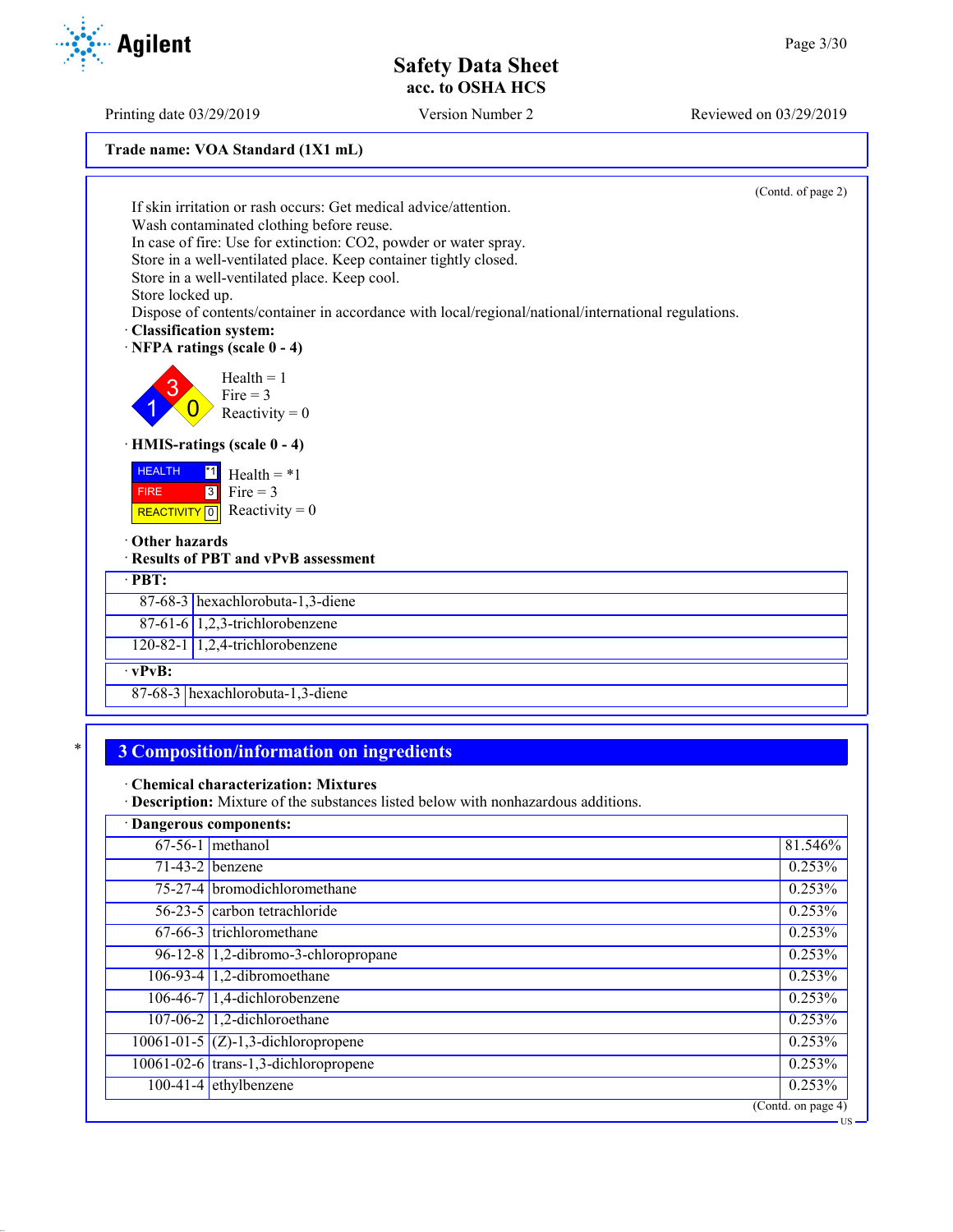Printing date 03/29/2019 Version Number 2 Reviewed on 03/29/2019

**Agilent** 

**Trade name: VOA Standard (1X1 mL)**

|                    |                                    | (Contd. of page 3) |
|--------------------|------------------------------------|--------------------|
|                    | 87-68-3 hexachlorobuta-1,3-diene   | 0.253%             |
|                    | 98-82-8 cumene                     | 0.253%             |
|                    | 75-09-2 dichloromethane            | 0.253%             |
|                    | 91-20-3 naphthalene                | 0.253%             |
|                    | 103-65-1 propylbenzene             | 0.253%             |
| $100-42-5$ styrene |                                    | 0.253%             |
|                    | 630-20-6 1,1,1,2-Tetrachloroethane | 0.253%             |
|                    | 79-34-5 1,1,2,2-tetrachloroethane  | 0.253%             |
|                    | 127-18-4 tetrachloroethylene       | 0.253%             |
| $108-88-3$ toluene |                                    | 0.253%             |
|                    | $87-61-6$ 1,2,3-trichlorobenzene   | 0.253%             |
|                    | 120-82-1 1,2,4-trichlorobenzene    | 0.253%             |
|                    | $71-55-6$ 1,1,1-trichloroethane    | 0.253%             |
|                    | 79-01-6 trichloroethylene          | 0.253%             |
|                    | 96-18-4 1,2,3-trichloropropane     | 0.253%             |
|                    | 79-46-9 2-nitropropane             | 0.253%             |
|                    | 107-05-1 3-chloropropene           | 0.253%             |
|                    | 97-63-2 ethyl methacrylate         | 0.253%             |
|                    | 67-72-1 hexachloroethane           | 0.253%             |
|                    | 80-62-6 methyl methacrylate        | 0.253%             |
|                    | 109-99-9 tetrahydrofuran           | 0.253%             |
|                    | 107-13-1 acrylonitrile             | 0.253%             |
|                    | 75-15-0 carbon disulphide          | 0.253%             |
|                    | 74-88-4 methyl iodide              | 0.253%             |
|                    | 126-98-7 methacrylonitrile         | 0.253%             |
|                    | 98-95-3 nitrobenzene               | 0.253%             |
|                    | 76-01-7 pentachloroethane          | 0.253%             |
|                    | 96-33-3 methyl acrylate            | 0.253%             |
|                    | 79-00-5 1,1,2-trichloroethane      | 0.253%             |

### **4 First-aid measures**

· **Description of first aid measures**

· **General information:**

Immediately remove any clothing soiled by the product.

Symptoms of poisoning may even occur after several hours; therefore medical observation for at least 48 hours after the accident.

Remove breathing apparatus only after contaminated clothing have been completely removed.

In case of irregular breathing or respiratory arrest provide artificial respiration.

· **After inhalation:**

Supply fresh air or oxygen; call for doctor.

In case of unconsciousness place patient stably in side position for transportation.

· **After skin contact:** Immediately wash with water and soap and rinse thoroughly.

· **After eye contact:** Rinse opened eye for several minutes under running water. Then consult a doctor.

(Contd. on page 5)

US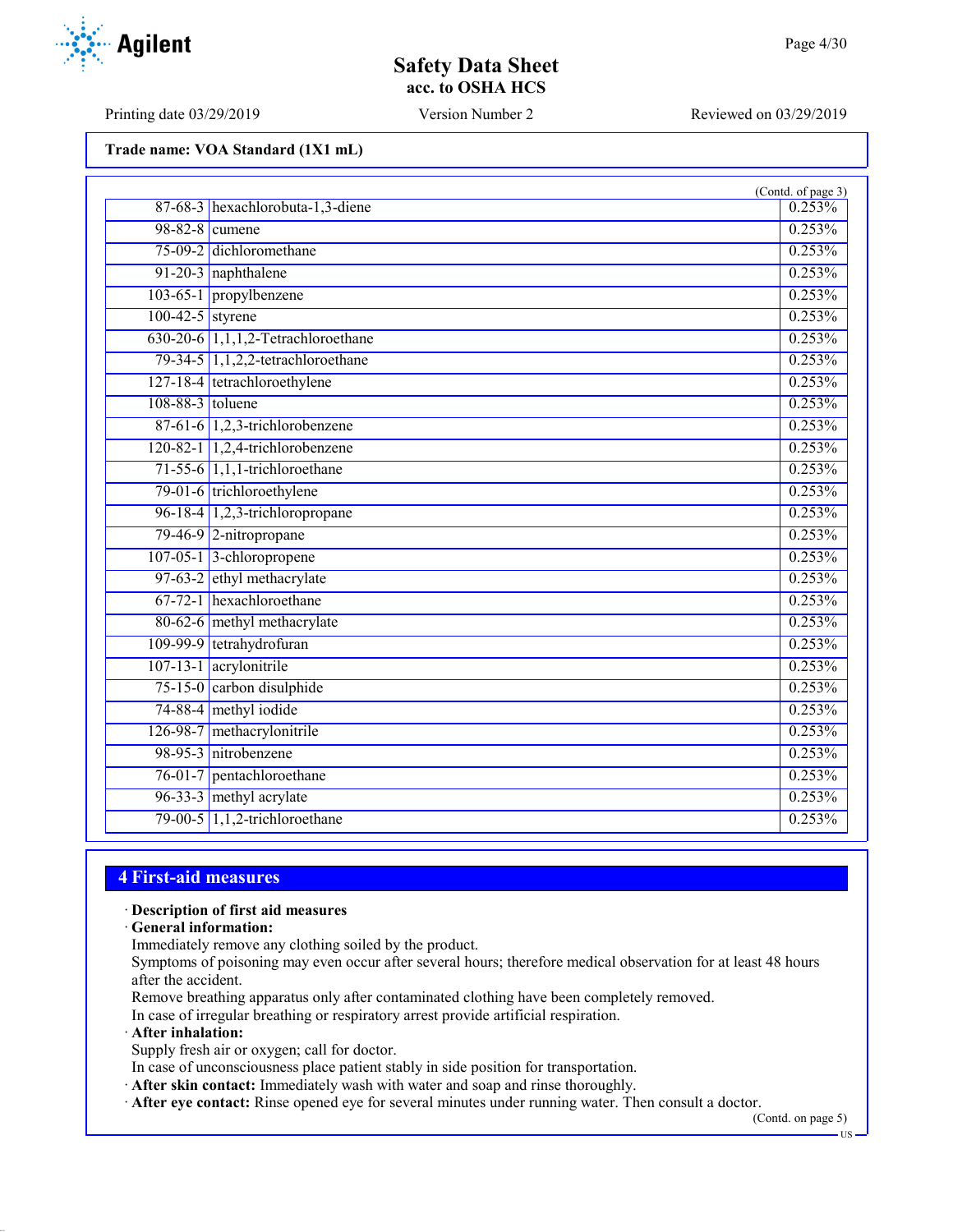Printing date 03/29/2019 Version Number 2 Reviewed on 03/29/2019

**Trade name: VOA Standard (1X1 mL)**

(Contd. of page 4)

US

· **After swallowing:** If symptoms persist consult doctor.

- · **Information for doctor:**
- · **Most important symptoms and effects, both acute and delayed** No further relevant information available.
- · **Indication of any immediate medical attention and special treatment needed**
- No further relevant information available.

### **5 Fire-fighting measures**

- · **Extinguishing media**
- · **Suitable extinguishing agents:**
- CO2, extinguishing powder or water spray. Fight larger fires with water spray or alcohol resistant foam.
- · **For safety reasons unsuitable extinguishing agents:** Water with full jet

· **Personal precautions, protective equipment and emergency procedures**

- · **Special hazards arising from the substance or mixture**
- During heating or in case of fire poisonous gases are produced.
- · **Advice for firefighters**
- · **Protective equipment:** Mouth respiratory protective device.

### **6 Accidental release measures**

|                | I crisonal precautions, protective equipment and emergency procedures<br>Mount respiratory protective device. |                                        |
|----------------|---------------------------------------------------------------------------------------------------------------|----------------------------------------|
|                | Wear protective equipment. Keep unprotected persons away.                                                     |                                        |
|                | · Environmental precautions: Do not allow to enter sewers/ surface or ground water.                           |                                        |
|                | · Methods and material for containment and cleaning up:                                                       |                                        |
|                | Absorb with liquid-binding material (sand, diatomite, acid binders, universal binders, sawdust).              |                                        |
|                | Dispose contaminated material as waste according to item 13.                                                  |                                        |
|                | Ensure adequate ventilation.                                                                                  |                                        |
|                | · Reference to other sections                                                                                 |                                        |
|                | See Section 7 for information on safe handling.                                                               |                                        |
|                | See Section 8 for information on personal protection equipment.<br>See Section 13 for disposal information.   |                                        |
|                | · Protective Action Criteria for Chemicals                                                                    |                                        |
| $\cdot$ PAC-1: |                                                                                                               |                                        |
|                |                                                                                                               |                                        |
|                | $67-56-1$ methanol                                                                                            | 530 ppm                                |
|                | $71-43-2$ benzene                                                                                             | 52 ppm                                 |
|                | 108-86-1 bromobenzene                                                                                         | $0.96$ ppm                             |
|                | 74-97-5 bromochloromethane                                                                                    | $600$ ppm                              |
|                | 75-27-4 bromodichloromethane                                                                                  | $1.3 \text{ mg/m}^3$                   |
|                | $75-25-2$ bromoform                                                                                           | $1.5$ ppm                              |
|                | 104-51-8 butylbenzene                                                                                         | $3.6$ ppm                              |
|                | $135-98-8$ 2-Phenylbutane                                                                                     | $1.2$ ppm                              |
|                | 98-06-6 tert-butylbenzene                                                                                     | $\overline{1}$ .7 ppm                  |
|                | 56-23-5 carbon tetrachloride                                                                                  | $1.2$ ppm                              |
|                | 108-90-7 chlorobenzene                                                                                        | 10 ppm                                 |
|                | 67-66-3 trichloromethane                                                                                      | $\overline{2}$ ppm                     |
|                | 95-49-8 2-chlorotoluene                                                                                       | $\overline{75}$ ppm                    |
|                |                                                                                                               | $\overline{(\text{Contd. on page 6})}$ |

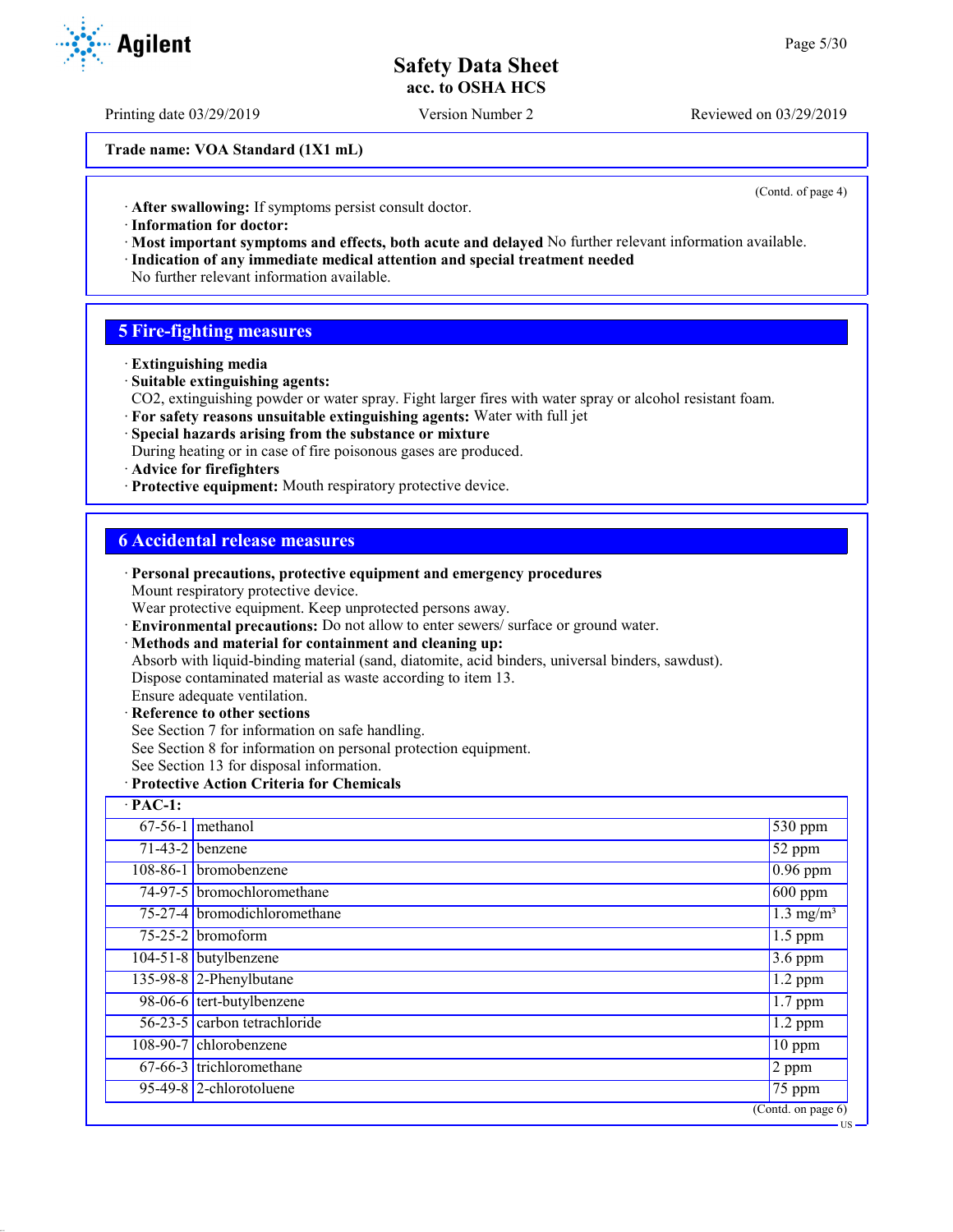# **Safety Data Sheet acc. to OSHA HCS**

Printing date 03/29/2019 Version Number 2 Reviewed on 03/29/2019

|                |                                      | (Contd. of page 5)                     |
|----------------|--------------------------------------|----------------------------------------|
|                | $106-43-4$ 4-chlorotoluene           | $1.2$ ppm                              |
|                | 124-48-1 dibromochloromethane        | $1.1$ mg/m <sup>3</sup>                |
|                | 96-12-8 1,2-dibromo-3-chloropropane  | $0.003$ ppm                            |
|                | $106-93-4$ 1,2-dibromoethane         | 17 ppm                                 |
|                | 74-95-3 dibromomethane               | 3 ppm                                  |
|                | 95-50-1 1,2-dichlorobenzene          | $50$ ppm                               |
|                | 541-73-1 1,3-dichlorobenzene         | 6 ppm                                  |
|                | $106-46-7$ 1,4-dichlorobenzene       | 30 ppm                                 |
|                | 75-34-3 1,1-dichloroethane           | $300$ ppm                              |
|                | 107-06-2 1,2-dichloroethane          | $50$ ppm                               |
|                | 75-35-4 1,1-dichloroethylene         | 45 ppm                                 |
|                | 156-59-2 cis-dichloroethylene        | $140$ ppm                              |
|                | 156-60-5 trans-dichloroethylene      | $280$ ppm                              |
|                | 78-87-5 1,2-dichloropropane          | 30 ppm                                 |
|                | 142-28-9 1,3-dichloropropane         | $\overline{5.4~\text{ppm}}$            |
|                | $594-20-7$ 2,2-dichloropropane       | $2.6$ ppm                              |
|                | 563-58-6 1,1-dichloropropene         | $1.3$ ppm                              |
| $\cdot$ PAC-2: |                                      |                                        |
|                | $67-56-1$ methanol                   | 2,100 ppm                              |
|                | $71-43-2$ benzene                    | $800$ ppm                              |
|                | 108-86-1 bromobenzene                | 11 ppm                                 |
|                | 74-97-5 bromochloromethane           | $830$ ppm                              |
|                | 75-27-4 bromodichloromethane         | $14 \text{ mg/m}^3$                    |
|                | $75-25-2$ bromoform                  | $6.8$ ppm                              |
|                | 104-51-8 butylbenzene                | 40 ppm                                 |
|                | 135-98-8 2-Phenylbutane              | 13 ppm                                 |
|                | 98-06-6 tert-butylbenzene            | 18 ppm                                 |
|                | $56-23-5$ carbon tetrachloride       | 13 ppm                                 |
|                | 108-90-7 chlorobenzene               | 150 ppm                                |
|                | 67-66-3 trichloromethane             | 64 ppm                                 |
|                | 95-49-8 2-chlorotoluene              | 310 ppm                                |
|                | $106-43-4$ 4-chlorotoluene           | 13 ppm                                 |
|                | 124-48-1 dibromochloromethane        | $12$ mg/m <sup>3</sup>                 |
|                | 96-12-8 1,2-dibromo-3-chloropropane  | $2.2$ ppm                              |
|                | 106-93-4 $ 1,2$ -dibromoethane       | $24$ ppm                               |
|                | 74-95-3 dibromomethane               | 33 ppm                                 |
|                | 95-50-1 1,2-dichlorobenzene          | $170$ ppm                              |
|                | 541-73-1 $\vert$ 1,3-dichlorobenzene | 66 ppm                                 |
|                | $106-46-7$ 1,4-dichlorobenzene       | 170 ppm                                |
|                | $75-34-3$ 1,1-dichloroethane         | $670$ ppm                              |
|                | 107-06-2 $\vert$ 1,2-dichloroethane  | $200$ ppm                              |
|                |                                      | $\overline{(\text{Contd. on page 7})}$ |

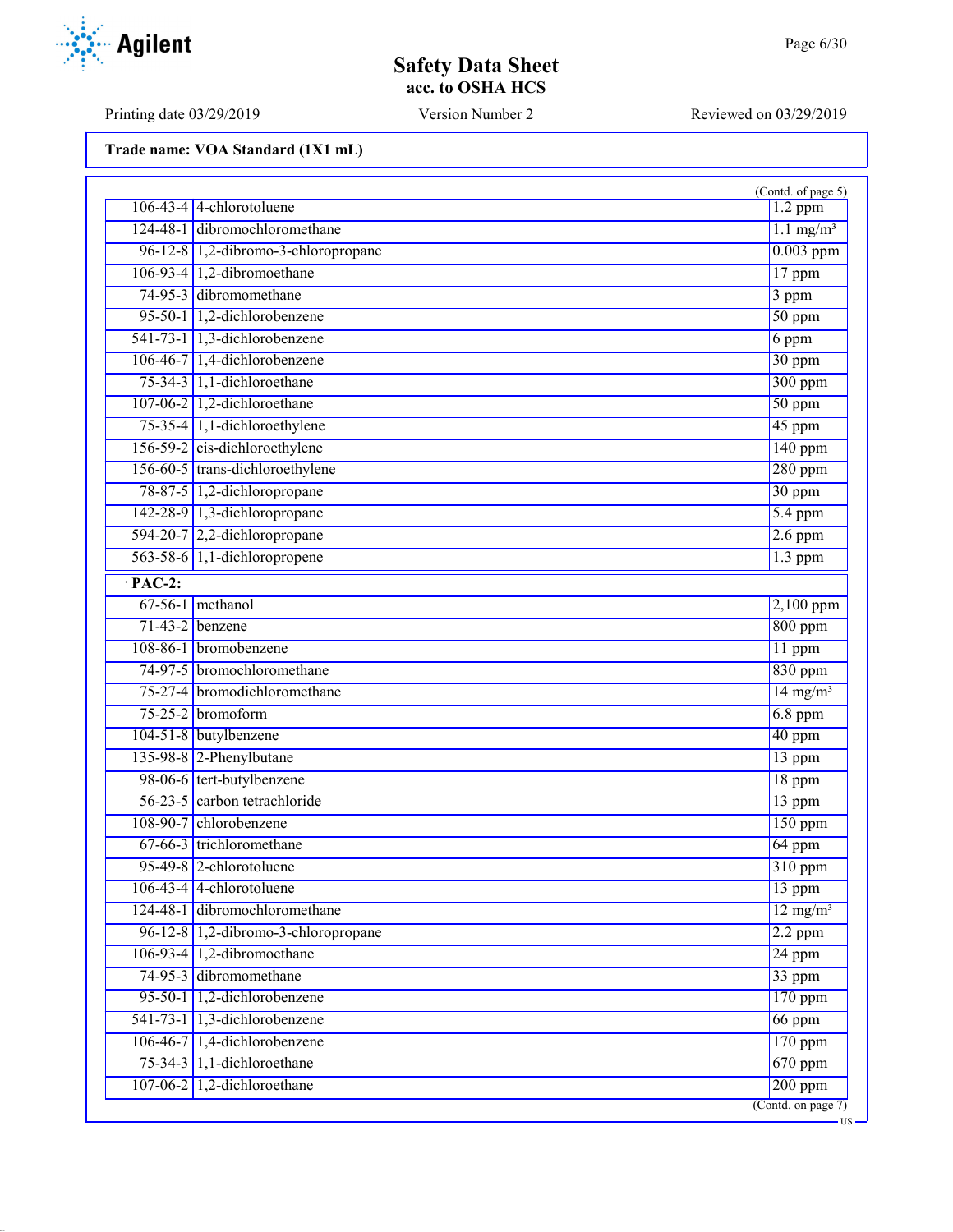Printing date 03/29/2019 Version Number 2 Reviewed on 03/29/2019

**Trade name: VOA Standard (1X1 mL)**

|                |                                     | (Contd. of page 6)          |
|----------------|-------------------------------------|-----------------------------|
|                | $75-35-4$ 1,1-dichloroethylene      | $500$ ppm                   |
|                | 156-59-2 cis-dichloroethylene       | $500$ ppm                   |
|                | 156-60-5 trans-dichloroethylene     | $1,000$ ppm                 |
|                | 78-87-5 1,2-dichloropropane         | $220$ ppm                   |
|                | 142-28-9 1,3-dichloropropane        | $59$ ppm                    |
|                | 594-20-7 2,2-dichloropropane        | 29 ppm                      |
|                | 563-58-6 1,1-dichloropropene        | 15 ppm                      |
| $\cdot$ PAC-3: |                                     |                             |
|                | $67-56-1$ methanol                  | $7200*$ ppm                 |
|                | $71-43-2$ benzene                   | 4000* ppm                   |
|                | 108-86-1 bromobenzene               | $240$ ppm                   |
|                | 74-97-5 bromochloromethane          | 5,000 ppm                   |
|                | 75-27-4 bromodichloromethane        | $85 \text{ mg/m}^3$         |
|                | $75-25-2$ bromoform                 | 41 ppm                      |
|                | 104-51-8 butylbenzene               | $240$ ppm                   |
|                | 135-98-8 2-Phenylbutane             | 81 ppm                      |
|                | 98-06-6 tert-butylbenzene           | $110$ ppm                   |
|                | 56-23-5 carbon tetrachloride        | $340$ ppm                   |
|                | 108-90-7 chlorobenzene              | $400$ ppm                   |
|                | 67-66-3 trichloromethane            | 3,200 ppm                   |
|                | 95-49-8 2-chlorotoluene             | $1,800$ ppm                 |
|                | $106-43-4$ 4-chlorotoluene          | 80 ppm                      |
|                | 124-48-1 dibromochloromethane       | $73$ mg/m <sup>3</sup>      |
|                | 96-12-8 1,2-dibromo-3-chloropropane | $4.3$ ppm                   |
|                | 106-93-4 1,2-dibromoethane          | $46$ ppm                    |
|                | 74-95-3 dibromomethane              | $\overline{200~\text{ppm}}$ |
|                | 95-50-1 1,2-dichlorobenzene         | $1,000$ ppm                 |
|                | 541-73-1 1,3-dichlorobenzene        | $400$ ppm                   |
|                | 106-46-7 1,4-dichlorobenzene        | $1,000$ ppm                 |
|                | 75-34-3 1,1-dichloroethane          | 4,000 ppm                   |
|                | 107-06-2 1,2-dichloroethane         | 300 ppm                     |
|                | 75-35-4 1,1-dichloroethylene        | $1,000$ ppm                 |
|                | $156-59-2$ cis-dichloroethylene     | $850$ ppm                   |
|                | 156-60-5 trans-dichloroethylene     | $1,700$ ppm                 |
|                | 78-87-5 1,2-dichloropropane         | $2,000$ ppm                 |
|                | 142-28-9 1,3-dichloropropane        | 350 ppm                     |
|                | 594-20-7 2,2-dichloropropane        | $170$ ppm                   |
|                | 563-58-6 1,1-dichloropropene        | 87 ppm                      |

(Contd. on page 8)

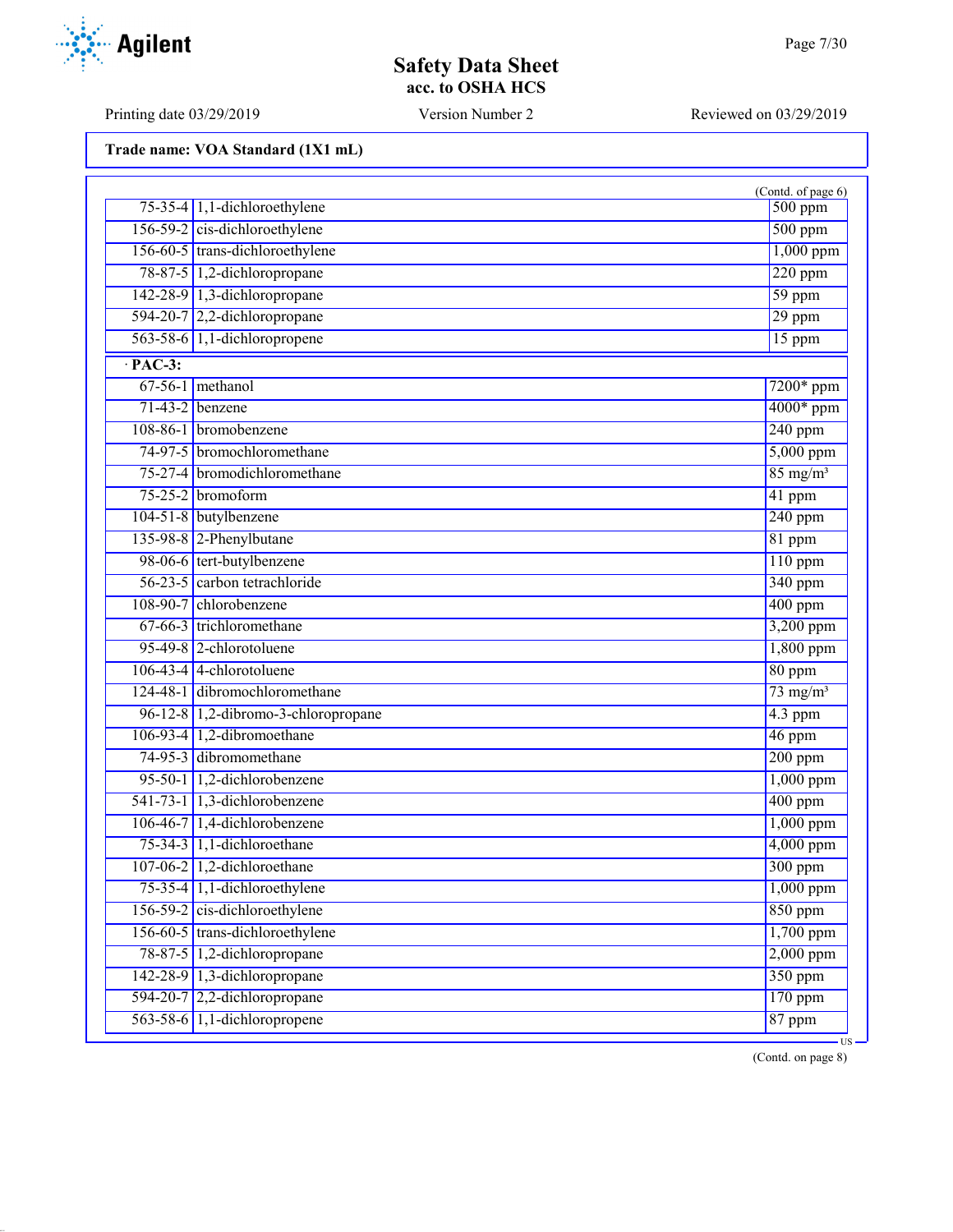Printing date 03/29/2019 Version Number 2 Reviewed on 03/29/2019

**Trade name: VOA Standard (1X1 mL)**

(Contd. of page 7)

### **7 Handling and storage**

· **Handling:**

· **Precautions for safe handling**

Ensure good ventilation/exhaustion at the workplace.

Open and handle receptacle with care.

- Prevent formation of aerosols.
- · **Information about protection against explosions and fires:** Keep ignition sources away - Do not smoke. Protect against electrostatic charges.
- Keep respiratory protective device available.
- · **Conditions for safe storage, including any incompatibilities**
- · **Storage:**
- · **Requirements to be met by storerooms and receptacles:** Store in a cool location.
- · **Information about storage in one common storage facility:** Not required.
- · **Further information about storage conditions:**
- Keep receptacle tightly sealed.

Store in cool, dry conditions in well sealed receptacles.

· **Specific end use(s)** No further relevant information available.

### \* **8 Exposure controls/personal protection**

· **Additional information about design of technical systems:** No further data; see item 7.

· **Control parameters**

|     | Components with limit values that require monitoring at the workplace:                                                                                           |
|-----|------------------------------------------------------------------------------------------------------------------------------------------------------------------|
|     | 67-56-1 methanol                                                                                                                                                 |
| PEL | Long-term value: $260 \text{ mg/m}^3$ , $200 \text{ ppm}$                                                                                                        |
|     | REL Short-term value: $325 \text{ mg/m}^3$ , $250 \text{ ppm}$<br>Long-term value: $260 \text{ mg/m}^3$ , $200 \text{ ppm}$<br>Skin                              |
|     | TLV Short-term value: $328 \text{ mg/m}^3$ , $250 \text{ ppm}$<br>Long-term value: $262$ mg/m <sup>3</sup> , $200$ ppm<br>Skin; BEI                              |
|     | 71-43-2 benzene                                                                                                                                                  |
|     | PEL Short-term value: $15*$ mg/m <sup>3</sup> , $5*$ ppm<br>Long-term value: $3*$ mg/m <sup>3</sup> , $1*$ ppm<br>*table Z-2 for exclusions in 29CFR1910.1028(d) |
|     | REL Short-term value: 1 ppm<br>Long-term value: 0.1 ppm<br>See Pocket Guide App. A                                                                               |
|     | TLV Short-term value: $8 \text{ mg/m}^3$ , 2.5 ppm<br>Long-term value: $1.6 \text{ mg/m}^3$ , $0.5 \text{ ppm}$<br>Skin; BEI                                     |
|     | 56-23-5 carbon tetrachloride                                                                                                                                     |
|     | PEL Long-term value: 10 ppm<br>Ceiling limit value: 25; 200* ppm<br>*5-min peak in any 4 hrs                                                                     |
|     | (Contd. on page 9)                                                                                                                                               |
|     | $US -$                                                                                                                                                           |

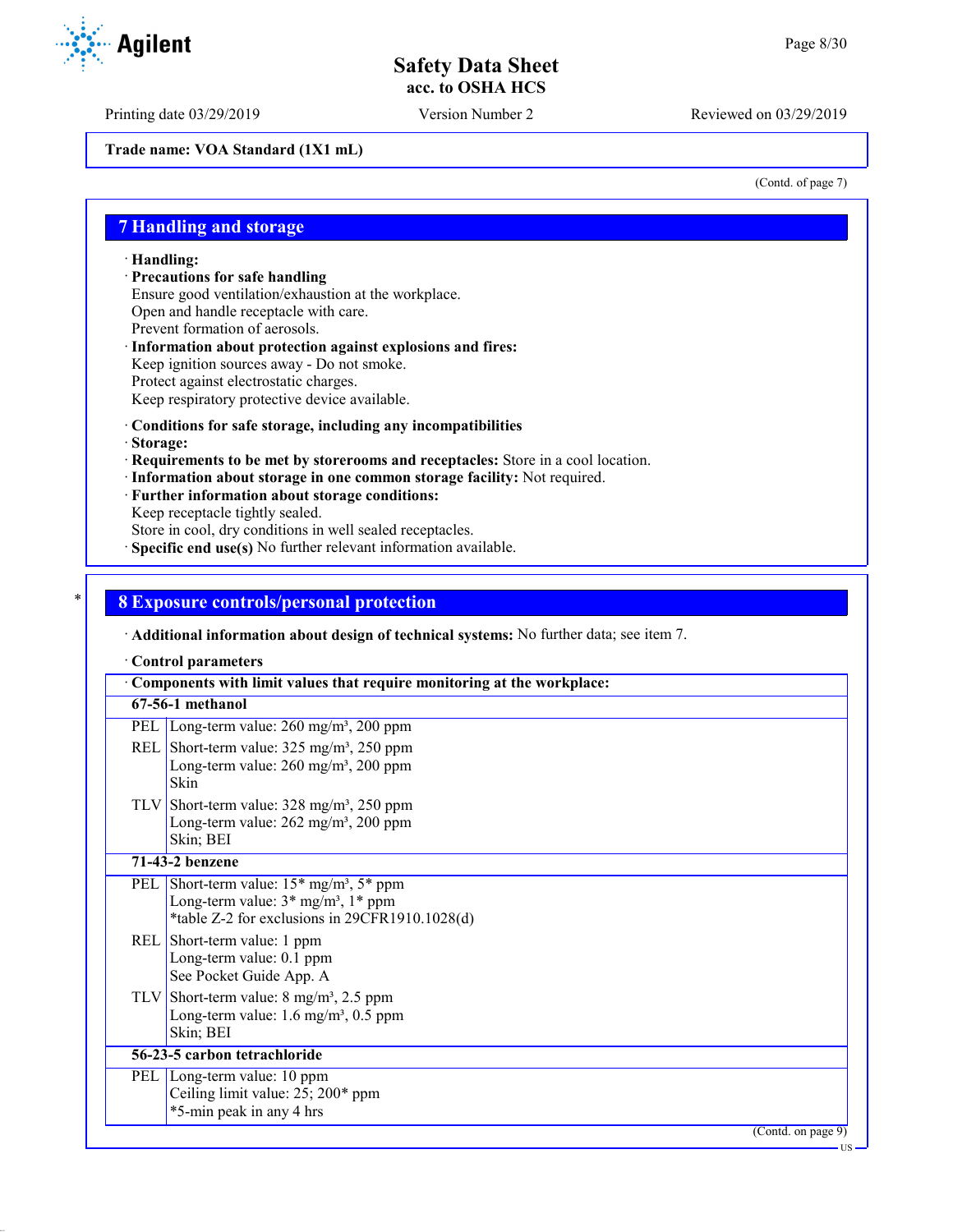Printing date 03/29/2019 Version Number 2 Reviewed on 03/29/2019

|          |                                                                                                     | (Contd. of page 8)  |
|----------|-----------------------------------------------------------------------------------------------------|---------------------|
|          | REL Short-term value: $12.6*$ mg/m <sup>3</sup> , $2*$ ppm<br>*60-min;See Pocket Guide App. A       |                     |
|          |                                                                                                     |                     |
|          | TLV Short-term value: $63 \text{ mg/m}^3$ , 10 ppm<br>Long-term value: 31 mg/m <sup>3</sup> , 5 ppm |                     |
|          | Skin                                                                                                |                     |
|          | 67-66-3 trichloromethane                                                                            |                     |
|          | PEL Ceiling limit value: 240 mg/m <sup>3</sup> , 50 ppm                                             |                     |
|          | REL Short-term value: $9.78*$ mg/m <sup>3</sup> , $2*$ ppm                                          |                     |
|          | *60-min; See Pocket Guide App. A                                                                    |                     |
|          | TLV Long-term value: $49 \text{ mg/m}^3$ , 10 ppm                                                   |                     |
|          | 96-12-8 1,2-dibromo-3-chloropropane                                                                 |                     |
|          | PEL Long-term value: 0.001 ppm                                                                      |                     |
|          | see 29 CFR 1910.1044                                                                                |                     |
|          | REL See Pocket Guide App. A                                                                         |                     |
|          | 106-93-4 1,2-dibromoethane                                                                          |                     |
|          | PEL Long-term value: 20 ppm                                                                         |                     |
|          | Ceiling limit value: 30; 50* ppm                                                                    |                     |
|          | *5-min peak per 8-hr shift                                                                          |                     |
|          | REL Long-term value: 0.045 ppm                                                                      |                     |
|          | Ceiling limit value: 0.13* ppm<br>*15-min; See Pocket Guide App. A                                  |                     |
| TLV Skin |                                                                                                     |                     |
|          | 106-46-7 1,4-dichlorobenzene                                                                        |                     |
|          | PEL Long-term value: 450 mg/m <sup>3</sup> , 75 ppm                                                 |                     |
|          | REL See Pocket Guide App. A                                                                         |                     |
|          | TLV Long-term value: $60 \text{ mg/m}^3$ , 10 ppm                                                   |                     |
|          | 107-06-2 1,2-dichloroethane                                                                         |                     |
|          | PEL Long-term value: 50 ppm                                                                         |                     |
|          | Ceiling limit value: 100; 200* ppm                                                                  |                     |
|          | *5-min peak in any 3 hrs                                                                            |                     |
|          | REL Short-term value: $8 \text{ mg/m}^3$ , $2 \text{ ppm}$                                          |                     |
|          | Long-term value: 4 mg/m <sup>3</sup> , 1 ppm                                                        |                     |
|          | See Pocket Guide Apps. A and C                                                                      |                     |
|          | TLV Long-term value: $40 \text{ mg/m}^3$ , 10 ppm                                                   |                     |
|          | 100-41-4 ethylbenzene                                                                               |                     |
|          | PEL Long-term value: 435 mg/m <sup>3</sup> , 100 ppm                                                |                     |
|          | REL Short-term value: $545 \text{ mg/m}^3$ , 125 ppm                                                |                     |
|          | Long-term value: 435 mg/m <sup>3</sup> , 100 ppm                                                    |                     |
|          | TLV Long-term value: $87 \text{ mg/m}^3$ , $20 \text{ ppm}$<br>BEI                                  |                     |
|          | 87-68-3 hexachlorobuta-1,3-diene                                                                    |                     |
|          | REL Long-term value: 0.24 mg/m <sup>3</sup> , 0.02 ppm                                              |                     |
|          | Skin; See Pocket Guide App. A                                                                       |                     |
|          |                                                                                                     | (Contd. on page 10) |

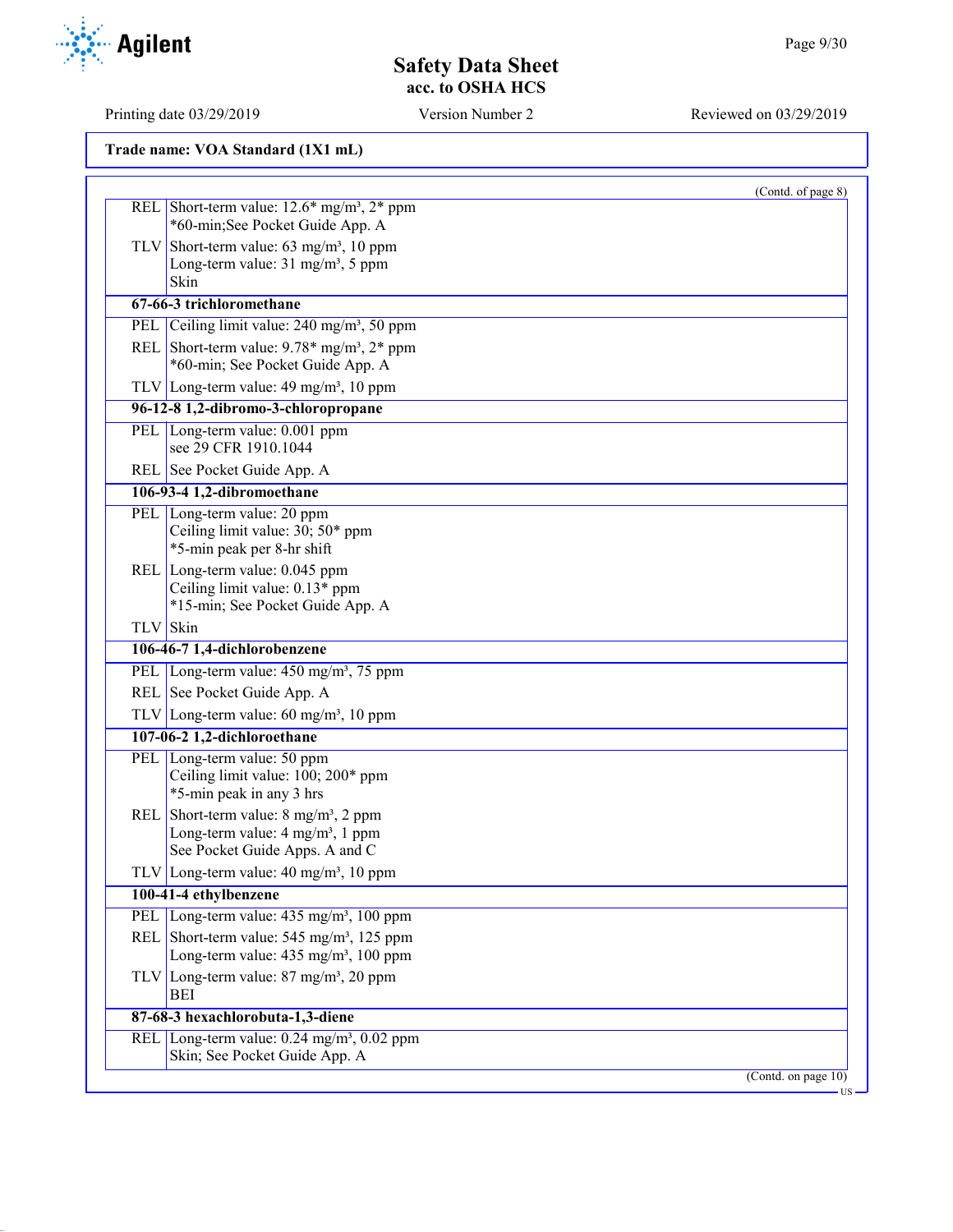| (Contd. of page 9)                                                                                                                                           |
|--------------------------------------------------------------------------------------------------------------------------------------------------------------|
| TLV Long-term value: $0.21$ mg/m <sup>3</sup> , $0.02$ ppm<br>Skin                                                                                           |
| 98-82-8 cumene                                                                                                                                               |
|                                                                                                                                                              |
| PEL Long-term value: 245 mg/m <sup>3</sup> , 50 ppm<br><b>Skin</b>                                                                                           |
| REL Long-term value: $245 \text{ mg/m}^3$ , 50 ppm<br>Skin                                                                                                   |
| TLV Long-term value: $(246)$ NIC-0.5 mg/m <sup>3</sup> , (50) NIC-0.1 ppm<br>$NIC-A3$                                                                        |
| 75-09-2 dichloromethane                                                                                                                                      |
| PEL Short-term value: 125 ppm<br>Long-term value: 25 ppm<br>see 29 CFR 1910.1052                                                                             |
| REL See Pocket Guide App. A                                                                                                                                  |
| TLV Long-term value: $174 \text{ mg/m}^3$ , 50 ppm<br>BEI                                                                                                    |
| 91-20-3 naphthalene                                                                                                                                          |
| PEL Long-term value: 50 mg/m <sup>3</sup> , 10 ppm                                                                                                           |
| REL Short-term value: $75 \text{ mg/m}^3$ , 15 ppm<br>Long-term value: 50 mg/m <sup>3</sup> , 10 ppm                                                         |
| TLV Long-term value: $52 \text{ mg/m}^3$ , 10 ppm<br>Skin; BEI                                                                                               |
| 100-42-5 styrene                                                                                                                                             |
| PEL Long-term value: 100 ppm<br>Ceiling limit value: 200; 600* ppm<br>*5-min peak in any 3 hrs                                                               |
| REL Short-term value: $425 \text{ mg/m}^3$ , 100 ppm<br>Long-term value: 215 mg/m <sup>3</sup> , 50 ppm                                                      |
| TLV Short-term value: $(170)$ mg/m <sup>3</sup> , $(40)$ ppm<br>Long-term value: $(85)$ NIC-8.5 mg/m <sup>3</sup> , $(20)$ NIC-2 ppm<br>BEI, NIC-A3, NIC-OTO |
| 630-20-6 1,1,1,2-Tetrachloroethane                                                                                                                           |
| REL Handle with caution; See Pocket Guide App. C                                                                                                             |
| 79-34-5 1,1,2,2-tetrachloroethane                                                                                                                            |
| PEL   Long-term value: 35 mg/m <sup>3</sup> , 5 ppm<br>Skin                                                                                                  |
| REL Long-term value: $7 \text{ mg/m}^3$ , 1 ppm<br>Skin; See Pocket Guide Apps. A and C                                                                      |
| TLV Long-term value: $6.9 \text{ mg/m}^3$ , 1 ppm<br>Skin                                                                                                    |
| 127-18-4 tetrachloroethylene                                                                                                                                 |
| PEL Long-term value: 100 ppm                                                                                                                                 |
| Ceiling limit value: 200; 300* ppm                                                                                                                           |
| *5-min peak in any 3 hrs                                                                                                                                     |
| (Contd. on page $11$ )                                                                                                                                       |

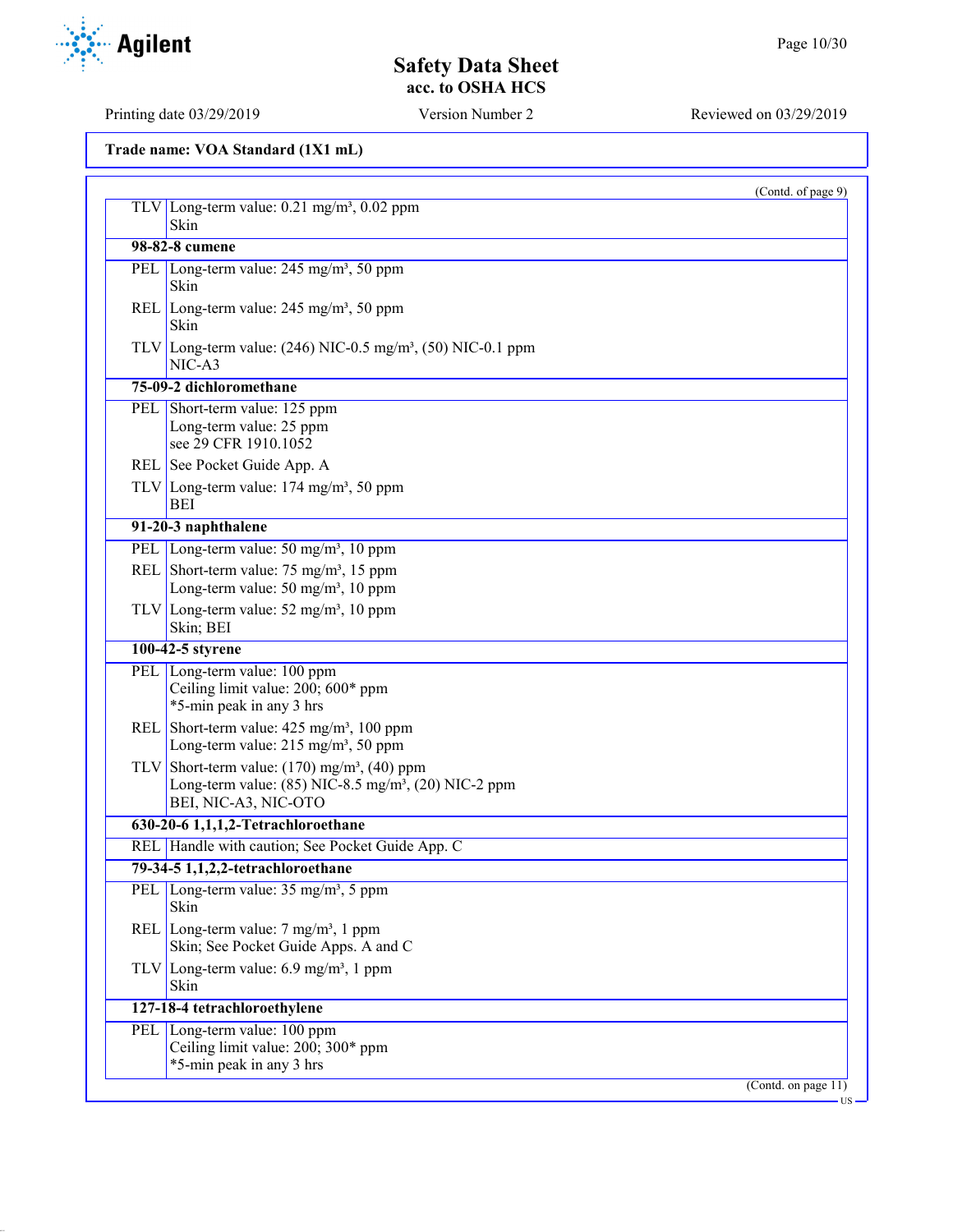Printing date 03/29/2019 Version Number 2 Reviewed on 03/29/2019

|                                                                                                                             | (Contd. of page 10) |
|-----------------------------------------------------------------------------------------------------------------------------|---------------------|
| REL Minimize workplace exp. concs.; Pocket Guide App. A                                                                     |                     |
| TLV Short-term value: $685 \text{ mg/m}^3$ , 100 ppm<br>Long-term value: 170 mg/m <sup>3</sup> , 25 ppm<br><b>BEI</b>       |                     |
| 108-88-3 toluene                                                                                                            |                     |
| PEL Long-term value: 200 ppm<br>Ceiling limit value: 300; 500* ppm<br>*10-min peak per 8-hr shift                           |                     |
| REL Short-term value: $560 \text{ mg/m}^3$ , 150 ppm<br>Long-term value: 375 mg/m <sup>3</sup> , 100 ppm                    |                     |
| TLV Long-term value: $75 \text{ mg/m}^3$ , 20 ppm<br>BEI                                                                    |                     |
| 120-82-1 1,2,4-trichlorobenzene                                                                                             |                     |
| REL Ceiling limit value: 40 mg/m <sup>3</sup> , 5 ppm                                                                       |                     |
| TLV Ceiling limit value: $37 \text{ mg/m}^3$ , 5 ppm                                                                        |                     |
| 71-55-6 1,1,1-trichloroethane                                                                                               |                     |
| PEL Long-term value: $1900 \text{ mg/m}^3$ , 350 ppm                                                                        |                     |
| REL Ceiling limit value: $1900*$ mg/m <sup>3</sup> , $350*$ ppm<br>*15-min; See Pocket Guide App. C                         |                     |
| TLV Short-term value: $2460$ mg/m <sup>3</sup> , 450 ppm<br>Long-term value: 1910 mg/m <sup>3</sup> , 350 ppm<br><b>BEI</b> |                     |
| 79-01-6 trichloroethylene                                                                                                   |                     |
| PEL Long-term value: 100 ppm<br>Ceiling limit value: 200; 300* ppm<br>*5-min peak in any 2 hrs                              |                     |
| REL See Pocket Guide Apps. A and C                                                                                          |                     |
| TLV Short-term value: $135 \text{ mg/m}^3$ , 25 ppm<br>Long-term value: 54 mg/m <sup>3</sup> , 10 ppm<br>BEI                |                     |
| 96-18-4 1,2,3-trichloropropane                                                                                              |                     |
| PEL Long-term value: 300 mg/m <sup>3</sup> , 50 ppm                                                                         |                     |
| REL Long-term value: $60 \text{ mg/m}^3$ , 10 ppm<br>Skin, See Pocket Guide App. A                                          |                     |
| TLV Long-term value: $0.03$ mg/m <sup>3</sup> , $0.005$ ppm                                                                 |                     |
| 79-46-9 2-nitropropane                                                                                                      |                     |
| PEL Long-term value: 90 mg/m <sup>3</sup> , 25 ppm                                                                          |                     |
| REL See Pocket Guide App. A                                                                                                 |                     |
| TLV Long-term value: $36 \text{ mg/m}^3$ , 10 ppm                                                                           |                     |
| 107-05-1 3-chloropropene                                                                                                    |                     |
|                                                                                                                             |                     |
| PEL Long-term value: 3 mg/m <sup>3</sup> , 1 ppm                                                                            |                     |

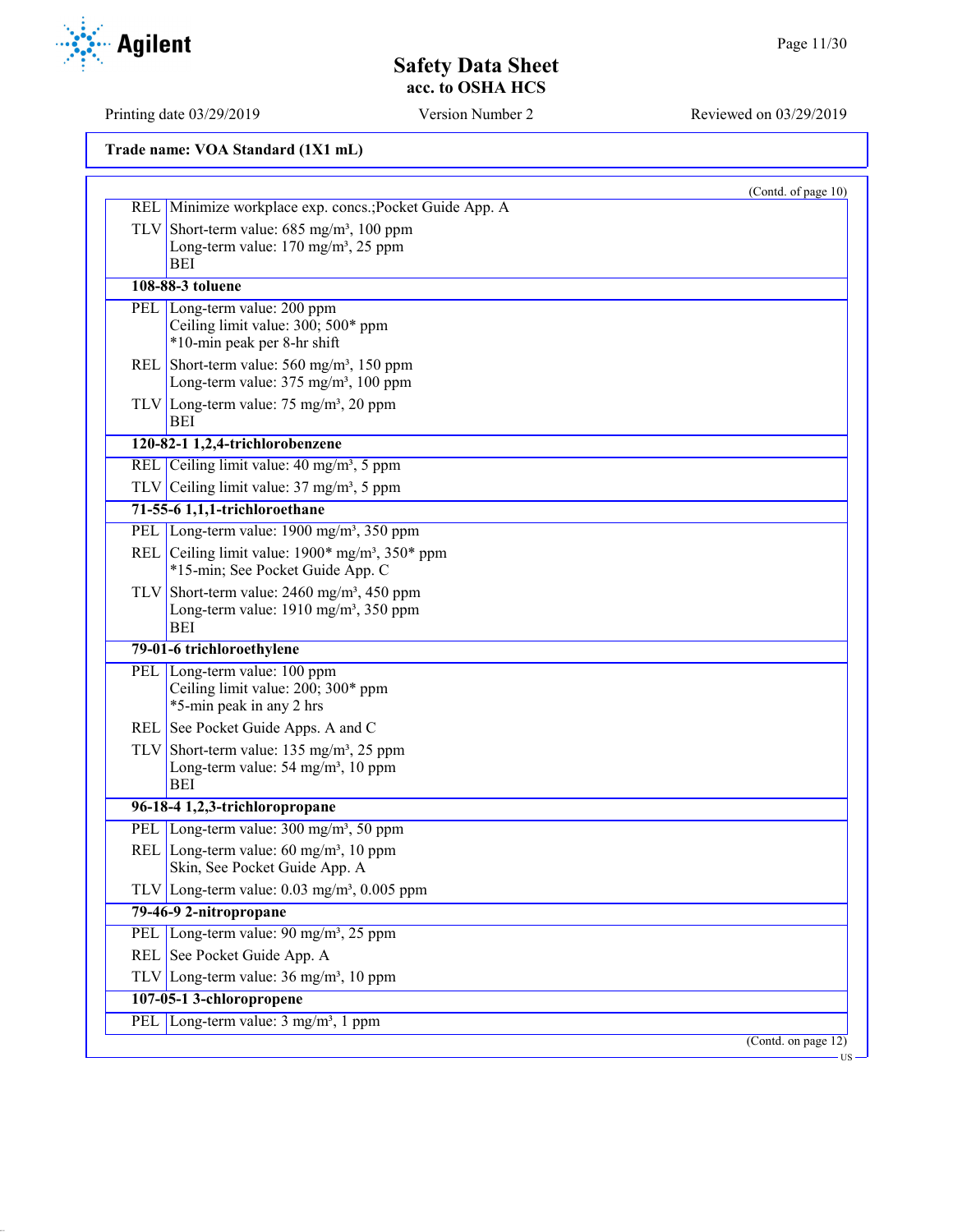(Contd. of page 11)

## **Safety Data Sheet acc. to OSHA HCS**

Printing date 03/29/2019 Version Number 2 Reviewed on 03/29/2019

**Trade name: VOA Standard (1X1 mL)** REL Short-term value:  $6 \text{ mg/m}^3$ ,  $2 \text{ ppm}$ Long-term value:  $3 \text{ mg/m}^3$ , 1 ppm

> TLV Short-term value: 6 mg/m<sup>3</sup>, 2 ppm Long-term value: 3 mg/m<sup>3</sup>, 1 ppm Skin

**67-72-1 hexachloroethane** PEL Long-term value: 10 mg/m<sup>3</sup>, 1 ppm Skin REL Long-term value:  $10 \text{ mg/m}^3$ , 1 ppm Skin; See Pocket Guide Apps. A and C

TLV Long-term value:  $9.7 \text{ mg/m}^3$ , 1 ppm Skin

### **80-62-6 methyl methacrylate**

PEL Long-term value: 410 mg/m<sup>3</sup>, 100 ppm REL Long-term value: 410 mg/m<sup>3</sup>, 100 ppm

TLV Short-term value:  $410 \text{ mg/m}^3$ , 100 ppm Long-term value: 205 mg/m<sup>3</sup>, 50 ppm DSEN

- **109-99-9 tetrahydrofuran** PEL Long-term value: 590 mg/m<sup>3</sup>, 200 ppm
- REL Short-term value: 735 mg/m<sup>3</sup>, 250 ppm Long-term value: 590 mg/m<sup>3</sup>, 200 ppm
- TLV Short-term value: 295 mg/m<sup>3</sup>, 100 ppm Long-term value:  $147 \text{ mg/m}^3$ , 50 ppm Skin
- **107-13-1 acrylonitrile** PEL Long-term value: 2 ppm Ceiling limit value: 10 ppm
- Skin; see 29 CRF 1910.1045 REL Long-term value: 1 ppm
	- Ceiling limit value: 10\* ppm \*15-min; Skin; See Pocket Guide App. A
- TLV Long-term value:  $4.3 \text{ mg/m}^3$ , 2 ppm Skin
	- **75-15-0 carbon disulphide** PEL Long-term value: 20 ppm Ceiling limit value: 30; 100\* ppm

\*30-min peak per 8-hr shift

REL Short-term value:  $30 \text{ mg/m}^3$ ,  $10 \text{ ppm}$ Long-term value:  $3 \text{ mg/m}^3$ , 1 ppm Skin

TLV Long-term value:  $3.13 \text{ mg/m}^3$ , 1 ppm Skin, BEI

(Contd. on page 13)

US

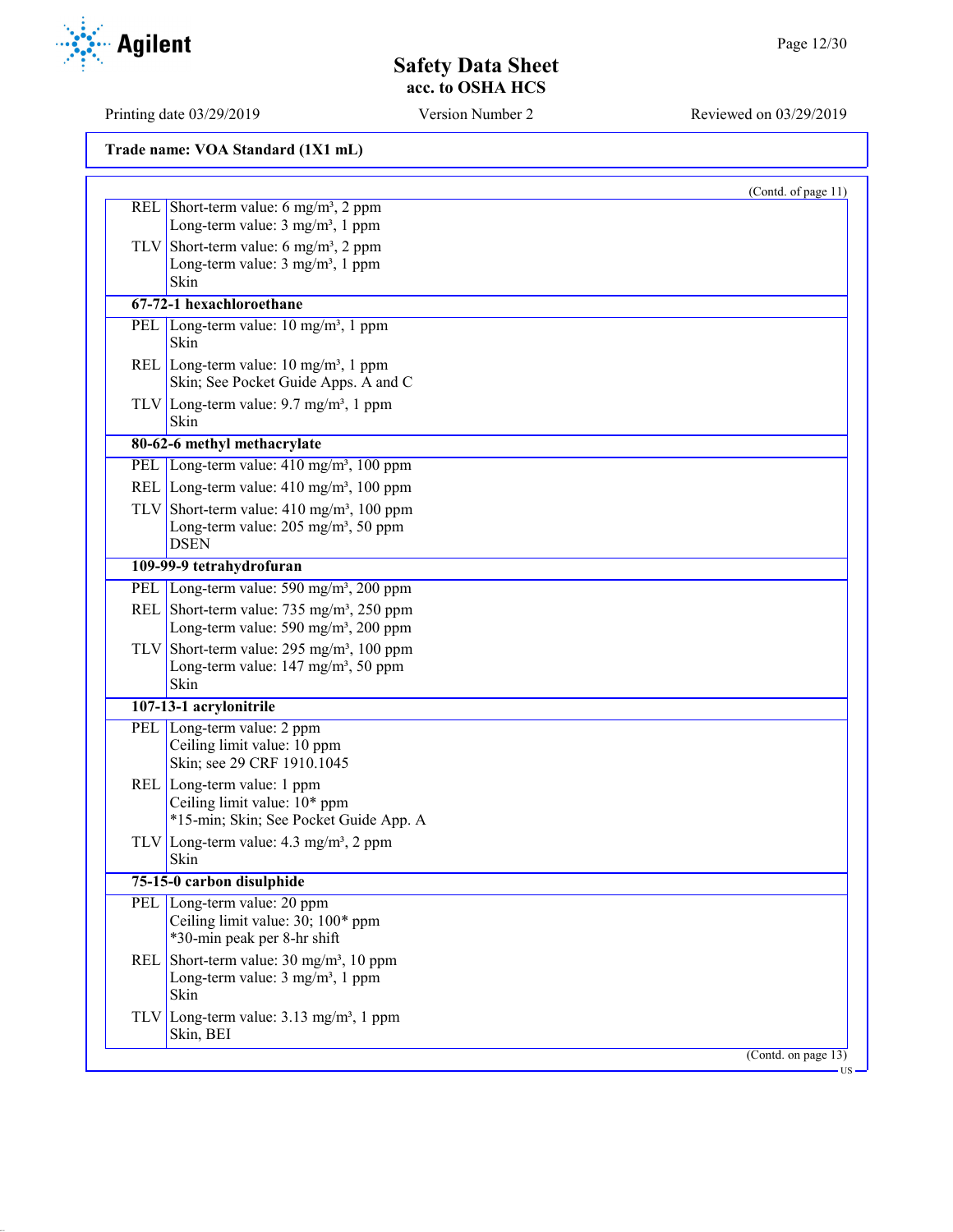| Trade name: VOA Standard (1X1 mL) |  |  |  |  |
|-----------------------------------|--|--|--|--|
|-----------------------------------|--|--|--|--|

|     | 74-88-4 methyl iodide                                                                     | (Contd. of page 12) |
|-----|-------------------------------------------------------------------------------------------|---------------------|
| PEL | Long-term value: $28 \text{ mg/m}^3$ , 5 ppm                                              |                     |
|     | Skin                                                                                      |                     |
|     | REL Long-term value: $10 \text{ mg/m}^3$ , 2 ppm                                          |                     |
|     | Skin; See Pocket Guide App. A                                                             |                     |
|     | TLV Long-term value: $12 \text{ mg/m}^3$ , 2 ppm<br>Skin                                  |                     |
|     | · Ingredients with biological limit values:                                               |                     |
|     | $67-56-1$ methanol                                                                        |                     |
|     | BEI $15 \text{ mg/L}$                                                                     |                     |
|     | Medium: urine                                                                             |                     |
|     | Time: end of shift<br>Parameter: Methanol (background, nonspecific)                       |                     |
|     | 71-43-2 benzene                                                                           |                     |
|     | BEI $25 \mu g/g$ creatinine                                                               |                     |
|     | Medium: urine                                                                             |                     |
|     | Time: end of shift Parameter                                                              |                     |
|     | Parameter: S-Phenylmercapturic acid (background                                           |                     |
|     |                                                                                           |                     |
|     | 500 µg/g creatinine                                                                       |                     |
|     | Medium: urine<br>Time: end of shift                                                       |                     |
|     | Parameter: t,t-Muconic acid (background)                                                  |                     |
|     | 100-41-4 ethylbenzene                                                                     |                     |
|     | BEI $0.7$ g/g creatinine                                                                  |                     |
|     | Medium: urine                                                                             |                     |
|     | Time: end of shift at end of workweek                                                     |                     |
|     | Parameter: Sum of mandelic acid and phenylglyoxylic acid (nonspecific, semi-quantitative) |                     |
|     |                                                                                           |                     |
|     | Medium: end-exhaled air                                                                   |                     |
|     | Time: not critical                                                                        |                     |
|     | Parameter: Ethyl benzene (semi-quantitative)                                              |                     |
|     | 75-09-2 dichloromethane                                                                   |                     |
|     | BEI $0.3$ mg/L                                                                            |                     |
|     | Medium: urine<br>Time: end of shift                                                       |                     |
|     | Parameter: Dichloromethane (semi-quantitative)                                            |                     |
|     | 100-42-5 styrene                                                                          |                     |
|     | BEI 400 mg/g creatinine                                                                   |                     |
|     | Medium: urine                                                                             |                     |
|     | Time: end of shift                                                                        |                     |
|     | Parameter: Mandelic acid plus phenylglyoxylic acid (nonspecific)                          |                     |
|     | $0.2 \text{ mg/L}$                                                                        |                     |
|     | Medium: venous blood                                                                      |                     |
|     | Time: end of shift                                                                        |                     |
|     | Parameter: Styrene (semi-quantitative)                                                    |                     |
|     |                                                                                           | (Contd. on page 14) |

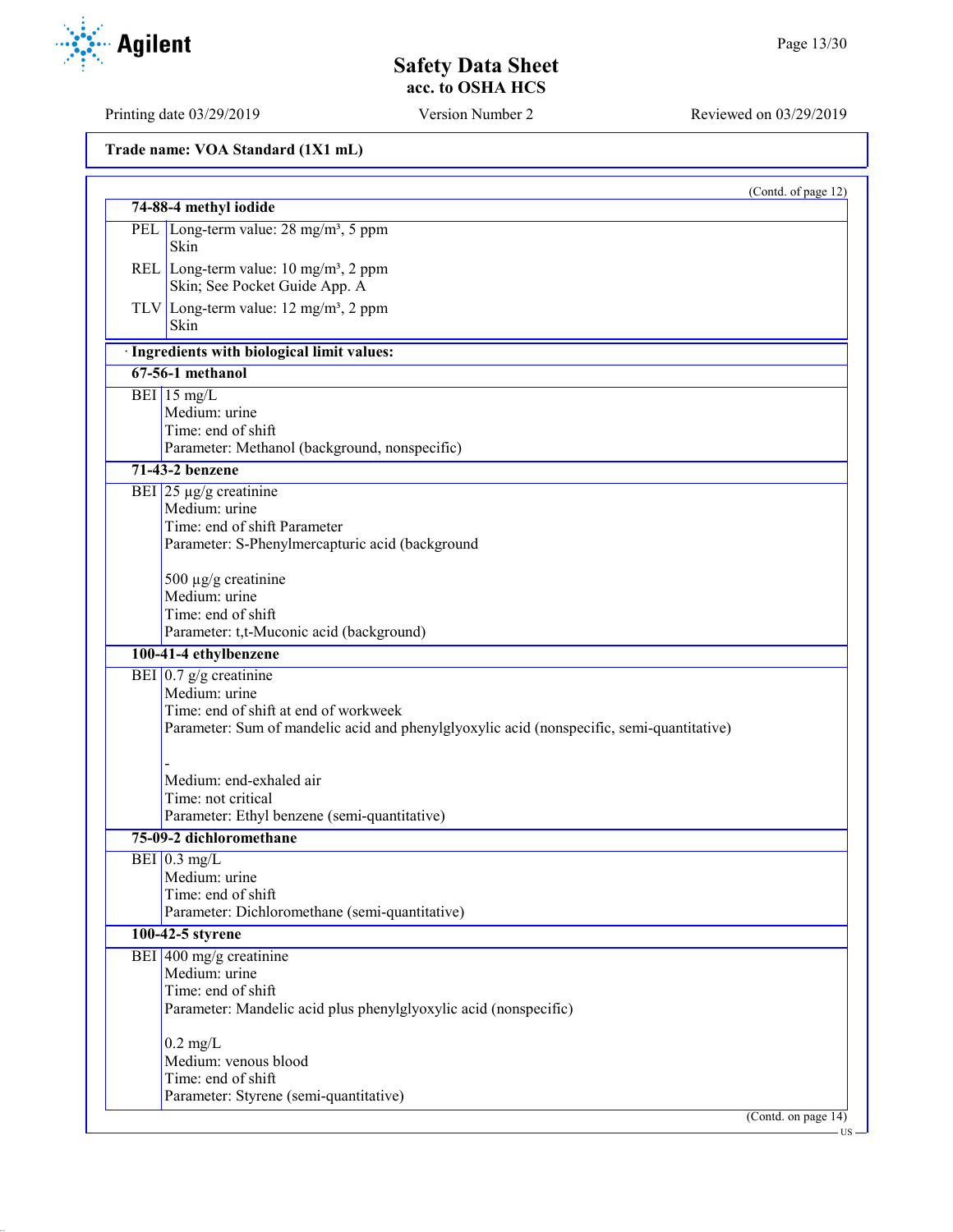Printing date 03/29/2019 Version Number 2 Reviewed on 03/29/2019

|                                                                    | (Contd. of page 13)    |
|--------------------------------------------------------------------|------------------------|
| 127-18-4 tetrachloroethylene                                       |                        |
| BEI 3 ppm                                                          |                        |
| Medium: end-exhaled air                                            |                        |
| Time: prior to shift                                               |                        |
| Parameter: Tetrachloroethylene                                     |                        |
| $0.5$ mg/L                                                         |                        |
| Medium: blood                                                      |                        |
| Time: prior to shift                                               |                        |
| Parameter: Tetrachloroethylene                                     |                        |
| 108-88-3 toluene                                                   |                        |
| BEI $0.02$ mg/L                                                    |                        |
| Medium: blood                                                      |                        |
| Time: prior to last shift of workweek                              |                        |
| Parameter: Toluene                                                 |                        |
|                                                                    |                        |
| $0.03$ mg/L<br>Medium: urine                                       |                        |
| Time: end of shift                                                 |                        |
| Parameter: Toluene                                                 |                        |
|                                                                    |                        |
| $0.3$ mg/g creatinine                                              |                        |
| Medium: urine                                                      |                        |
| Time: end of shift                                                 |                        |
| Parameter: o-Cresol with hydrolysis (background)                   |                        |
| 71-55-6 1,1,1-trichloroethane                                      |                        |
| BEI 40 ppm                                                         |                        |
| Medium: end-exhaled air                                            |                        |
| Time: prior to last shift of workweek                              |                        |
| Parameter: Methyl chloroform                                       |                        |
| $10 \text{ mg/L}$                                                  |                        |
| Medium: urine                                                      |                        |
| Time: end of workweek                                              |                        |
| Parameter: Trichloroacetic acid (nonspecific, semi-quantitative)   |                        |
|                                                                    |                        |
| $30 \text{ mg/L}$                                                  |                        |
| Medium: urine                                                      |                        |
| Time: end of shift at end of workweek                              |                        |
| Parameter: Total trichloroethanol (nonspecific, semi-quantitative) |                        |
| $1$ mg/L                                                           |                        |
| Medium: blood                                                      |                        |
| Time: end of shift at end of workweek                              |                        |
| Parameter: Total trichloroethanol (nonspecific)                    |                        |
|                                                                    | (Contd. on page $15$ ) |

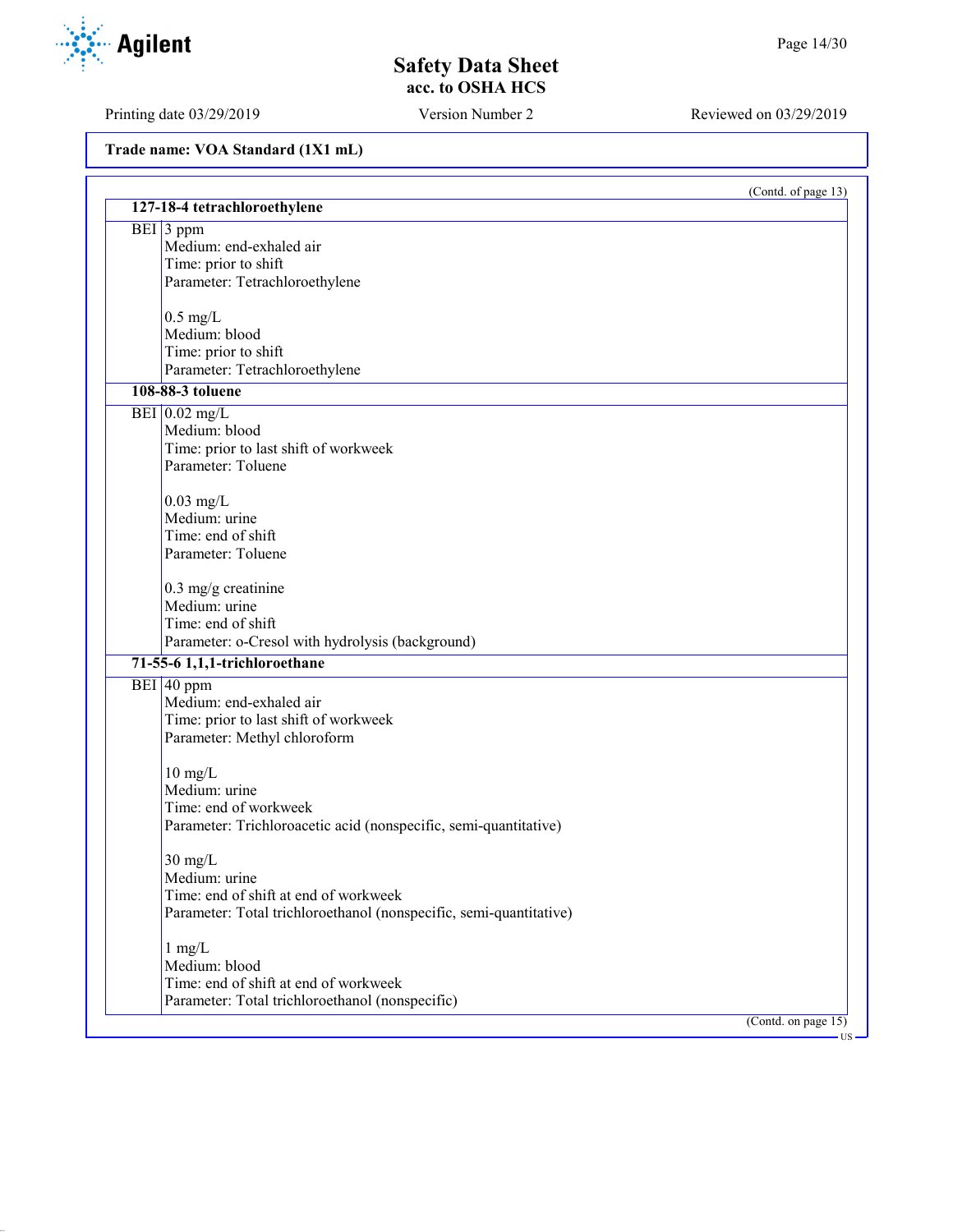# **Safety Data Sheet acc. to OSHA HCS**

Printing date 03/29/2019 Version Number 2 Reviewed on 03/29/2019

|                                                                                               |                                                                                           | (Contd. of page 14) |
|-----------------------------------------------------------------------------------------------|-------------------------------------------------------------------------------------------|---------------------|
| 79-01-6 trichloroethylene                                                                     |                                                                                           |                     |
| BEI 15 mg/L<br>Medium: urine                                                                  |                                                                                           |                     |
| Time: end of shift at end of workweek                                                         |                                                                                           |                     |
| Parameter: Trichloroacetic acid (nonspecific)                                                 |                                                                                           |                     |
|                                                                                               |                                                                                           |                     |
| $0.5 \text{ mg/L}$<br>Medium: blood                                                           |                                                                                           |                     |
| Time: end of shift at end of workweek                                                         |                                                                                           |                     |
|                                                                                               | Parameter: Trichloroethanol without hydrolysis (nonspecific)                              |                     |
|                                                                                               |                                                                                           |                     |
| Medium: blood                                                                                 |                                                                                           |                     |
| Time: end of shift at end of workweek<br>Parameter: Trichloroethylene (semi-quantitative)     |                                                                                           |                     |
|                                                                                               |                                                                                           |                     |
| Medium: end-exhaled air                                                                       |                                                                                           |                     |
| Time: end of shift at end of workweek                                                         |                                                                                           |                     |
| Parameter: Trichloroethylene (semi-quantitative)                                              |                                                                                           |                     |
| 109-99-9 tetrahydrofuran                                                                      |                                                                                           |                     |
| $BEI$ 2 mg/L                                                                                  |                                                                                           |                     |
| Medium: urine<br>Time: end of shift                                                           |                                                                                           |                     |
| Parameter: Tetrahydrofuran                                                                    |                                                                                           |                     |
| 75-15-0 carbon disulphide                                                                     |                                                                                           |                     |
| BEI $0.5 \text{ mg/g}$ creatinine                                                             |                                                                                           |                     |
| Medium: urine                                                                                 |                                                                                           |                     |
| Time: end of shift                                                                            |                                                                                           |                     |
|                                                                                               | Parameter: 2-Thioxothiazolidine-4-carboxylic acid (background, nonspecific)               |                     |
| 98-95-3 nitrobenzene                                                                          |                                                                                           |                     |
| BEI $\frac{5 \text{ mg}}{9}$ creatinine                                                       |                                                                                           |                     |
| Medium: urine<br>Time: end of shift at end of workweek                                        |                                                                                           |                     |
| Parameter: Total p-nitrophenol (nonspecific)                                                  |                                                                                           |                     |
|                                                                                               |                                                                                           |                     |
| 1.5 % of hemoglobin                                                                           |                                                                                           |                     |
| Medium: blood                                                                                 |                                                                                           |                     |
| Time: end of shift                                                                            |                                                                                           |                     |
|                                                                                               | Parameter: Methemoglobin (background, nonspecific, semi-quantitative)                     |                     |
|                                                                                               | Additional information: The lists that were valid during the creation were used as basis. |                     |
| <b>Exposure controls</b>                                                                      |                                                                                           |                     |
| · Personal protective equipment:                                                              |                                                                                           |                     |
| · General protective and hygienic measures:<br>Keep away from foodstuffs, beverages and feed. |                                                                                           |                     |
| Immediately remove all soiled and contaminated clothing.                                      |                                                                                           |                     |
| Wash hands before breaks and at the end of work.                                              |                                                                                           |                     |
| Store protective clothing separately.                                                         |                                                                                           |                     |
| Avoid contact with the eyes and skin.                                                         |                                                                                           |                     |
|                                                                                               |                                                                                           | (Contd. on page 16) |

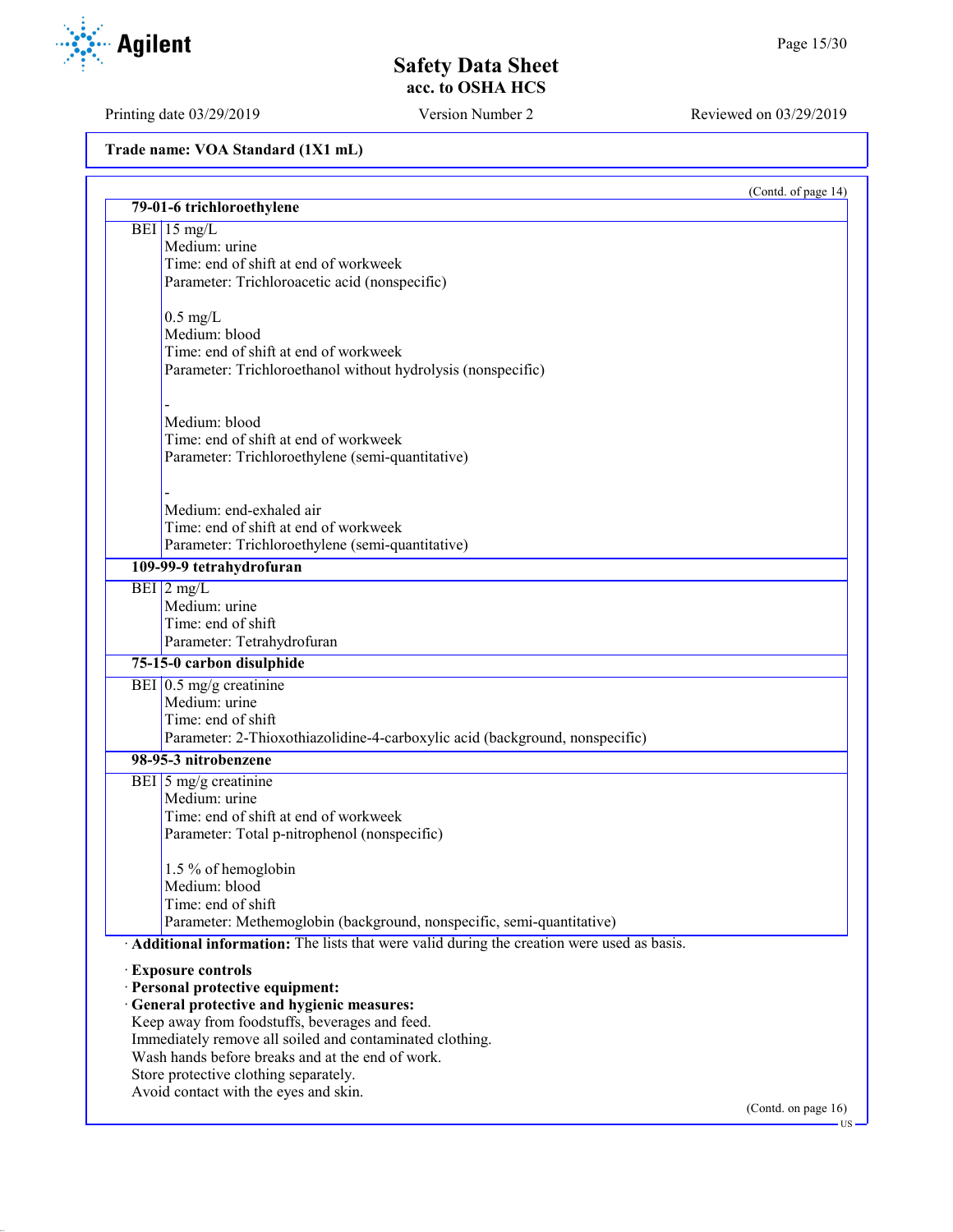Printing date 03/29/2019 Version Number 2 Reviewed on 03/29/2019

#### **Trade name: VOA Standard (1X1 mL)**

(Contd. of page 15)

#### · **Breathing equipment:**

When used as intended with Agilent instruments, the use of the product under normal laboratory conditions and with standard practices does not result in significant airborne exposures and therefore respiratory protection is not needed.

Under an emergency condition where a respirator is deemed necessary, use a NIOSH or equivalent approved device/equipment with appropriate organic or acid gas cartridge.

#### · **Protection of hands:**

Although not recommended for constant contact with the chemicals or for clean-up, nitrile gloves 11-13 mil thickness are recommended for normal use. The breakthrough time is 1 hr. For cleaning a spill where there is direct contact of the chemical, butyl rubber gloves are recommended 12-15 mil thickness with breakthrough times exceeding 4 hrs. Supplier recommendations should be followed.

#### · **Material of gloves**

For normal use: nitrile rubber, 11-13 mil thickness

For direct contact with the chemical: butyl rubber, 12-15 mil thickness

#### · **Penetration time of glove material**

For normal use: nitrile rubber: 1 hour

For direct contact with the chemical: butyl rubber: >4 hours

· **Eye protection:**



Tightly sealed goggles

| <b>9 Physical and chemical properties</b>                                                         |                                                                                               |  |
|---------------------------------------------------------------------------------------------------|-----------------------------------------------------------------------------------------------|--|
| · Information on basic physical and chemical properties<br><b>General Information</b>             |                                                                                               |  |
| · Appearance:<br>Form:                                                                            | Fluid                                                                                         |  |
| Color:                                                                                            | According to product specification                                                            |  |
| · Odor:                                                                                           | Characteristic                                                                                |  |
| · Odor threshold:                                                                                 | Not determined.                                                                               |  |
| · pH-value:                                                                                       | Not determined.                                                                               |  |
| Change in condition<br><b>Melting point/Melting range:</b><br><b>Boiling point/Boiling range:</b> | Undetermined.<br>64.7 °C (148.5 °F)                                                           |  |
| · Flash point:                                                                                    | 9 °C (48.2 °F)                                                                                |  |
| · Flammability (solid, gaseous):                                                                  | Not applicable.                                                                               |  |
| · Ignition temperature:                                                                           | 455 °C (851 °F)                                                                               |  |
| · Decomposition temperature:                                                                      | Not determined.                                                                               |  |
| · Auto igniting:                                                                                  | Product is not selfigniting.                                                                  |  |
| Danger of explosion:                                                                              | Product is not explosive. However, formation of explosive air/vapor<br>mixtures are possible. |  |
| <b>Explosion limits:</b>                                                                          |                                                                                               |  |
| Lower:                                                                                            | 5.5 Vol %                                                                                     |  |
|                                                                                                   | (Contd. on page 17)                                                                           |  |

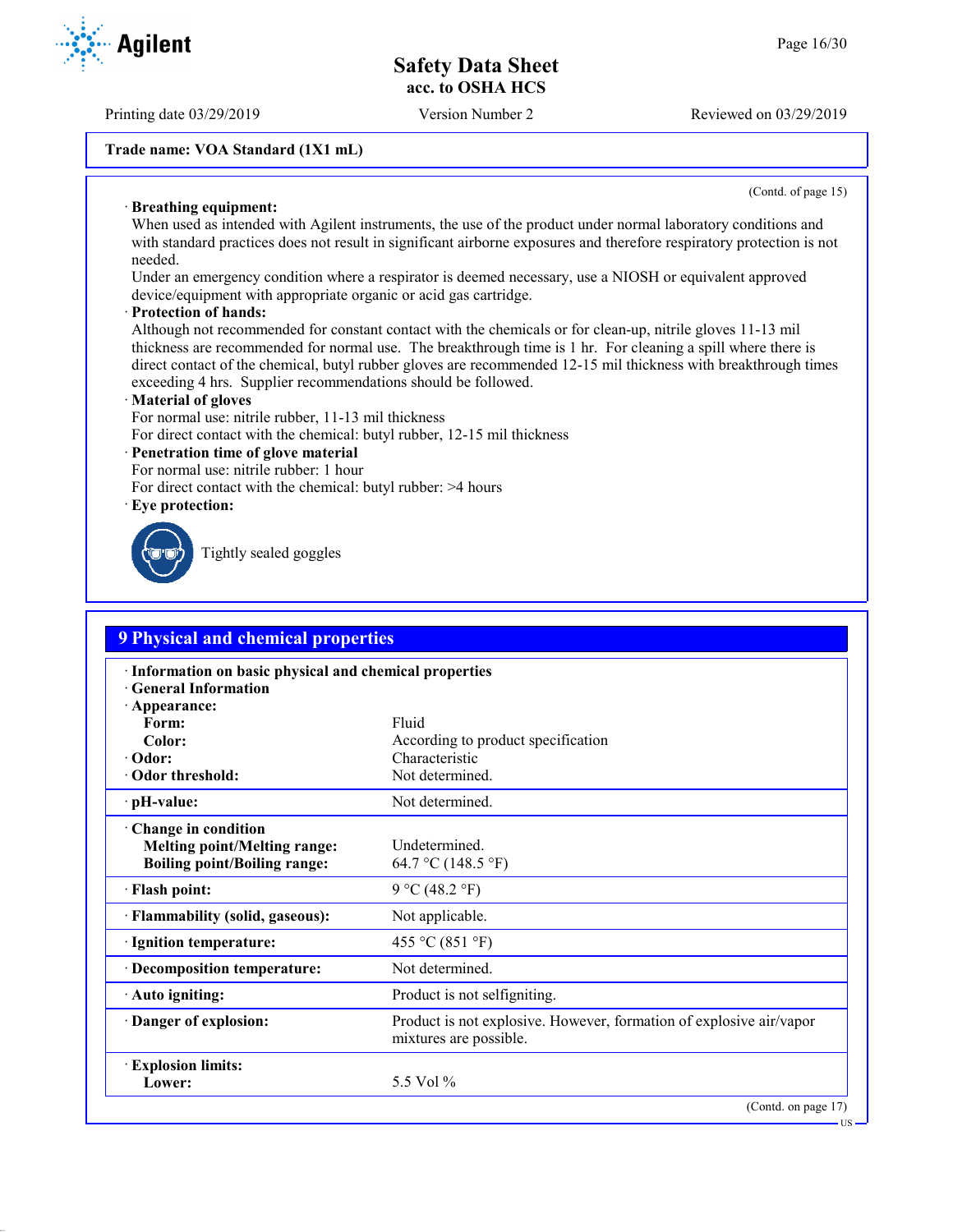Printing date 03/29/2019 Version Number 2 Reviewed on 03/29/2019

**Trade name: VOA Standard (1X1 mL)**

|                                                            |                                               | (Contd. of page $16$ ) |
|------------------------------------------------------------|-----------------------------------------------|------------------------|
| Upper:                                                     | 44 Vol $\%$                                   |                        |
| $\cdot$ Vapor pressure at 20 °C (68 °F):                   | 100 hPa (75 mm Hg)                            |                        |
| $\cdot$ Density at 20 °C (68 °F):                          | $0.88735$ g/cm <sup>3</sup> (7.40494 lbs/gal) |                        |
| · Relative density                                         | Not determined.                               |                        |
| · Vapor density                                            | Not determined.                               |                        |
| · Evaporation rate                                         | Not determined.                               |                        |
| · Solubility in / Miscibility with                         |                                               |                        |
| Water:                                                     | Not miscible or difficult to mix.             |                        |
| · Partition coefficient (n-octanol/water): Not determined. |                                               |                        |
| · Viscosity:                                               |                                               |                        |
| Dynamic:                                                   | Not determined.                               |                        |
| Kinematic:                                                 | Not determined.                               |                        |
| · Solvent content:                                         |                                               |                        |
| <b>Organic solvents:</b>                                   | 89.9%                                         |                        |
| <b>VOC</b> content:                                        | 89.13 %                                       |                        |
|                                                            | 790.9 g/l / 6.60 lb/gal                       |                        |
| Solids content:                                            | $1.3\%$                                       |                        |
| <b>Other information</b>                                   | No further relevant information available.    |                        |

## **10 Stability and reactivity**

· **Reactivity** No further relevant information available.

· **Chemical stability**

- · **Thermal decomposition / conditions to be avoided:** No decomposition if used according to specifications.
- · **Possibility of hazardous reactions** No dangerous reactions known.
- · **Conditions to avoid** No further relevant information available.
- · **Incompatible materials:** No further relevant information available.
- · **Hazardous decomposition products:** No dangerous decomposition products known.

### \* **11 Toxicological information**

### · **Information on toxicological effects**

· **Acute toxicity:**

| $\cdot$ LD/LC50 values that are relevant for classification: |      |                                       |  |  |
|--------------------------------------------------------------|------|---------------------------------------|--|--|
| <b>ATE</b> (Acute Toxicity Estimate)                         |      |                                       |  |  |
| Oral                                                         | LD50 | $2,875 \text{ mg/kg}$<br>>1,112 mg/kg |  |  |
| Dermal                                                       | LD50 |                                       |  |  |
|                                                              |      | Inhalative LC50/4 h $>3.52$ mg/L      |  |  |
| 67-56-1 methanol                                             |      |                                       |  |  |
| Oral                                                         | LD50 | $5,628$ mg/kg (rat)                   |  |  |
| Dermal                                                       | LD50 | $15,800$ mg/kg (rabbit)               |  |  |

(Contd. on page 18)



US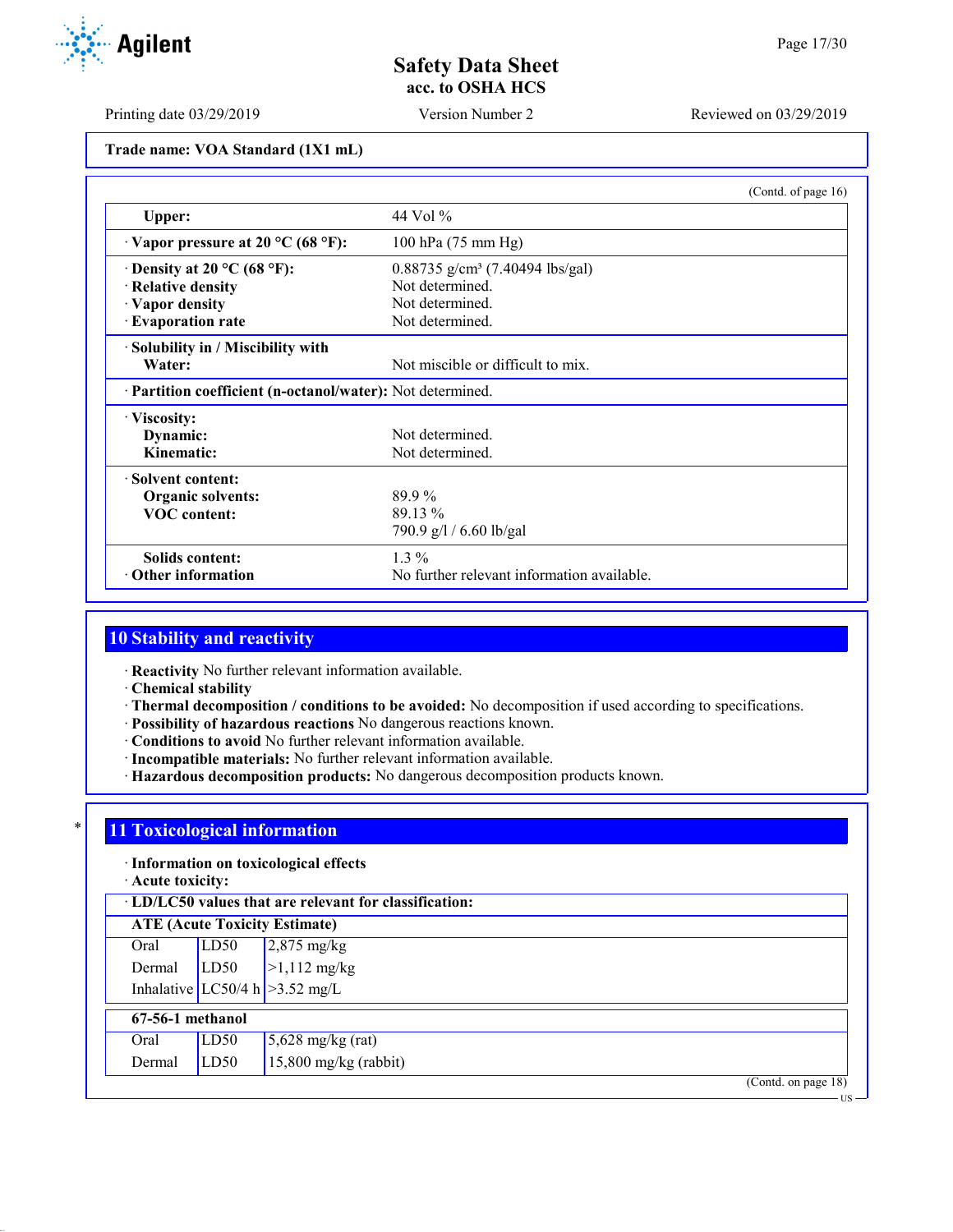### **Safety Data Sheet acc. to OSHA HCS**

| Trade name: VOA Standard (1X1 mL) |  |  |
|-----------------------------------|--|--|
|-----------------------------------|--|--|

|        |                              |                                          | (Contd. of page 17)       |  |  |
|--------|------------------------------|------------------------------------------|---------------------------|--|--|
|        | 71-43-2 benzene              |                                          |                           |  |  |
| Oral   | LD50                         | $3,340$ mg/kg (rat)                      |                           |  |  |
| Dermal | LD50                         | 48 mg/kg (mouse)                         |                           |  |  |
|        |                              | $>8,260$ mg/kg (rabbit)                  |                           |  |  |
|        |                              | Inhalative LC50/4 h $9,980$ mg/L (mouse) |                           |  |  |
|        |                              | 75-27-4 bromodichloromethane             |                           |  |  |
| Oral   | LD50                         | 450 mg/kg (mouse)                        |                           |  |  |
|        | 56-23-5 carbon tetrachloride |                                          |                           |  |  |
| Oral   | LD50                         | $2,350$ mg/kg (rat)                      |                           |  |  |
| Dermal | LD50                         | $5,070$ mg/kg (rat)                      |                           |  |  |
|        | 67-66-3 trichloromethane     |                                          |                           |  |  |
| Oral   | LD50                         | $908$ mg/kg (rat)                        |                           |  |  |
| Dermal | LD50                         | $75 \text{ mg/kg}$ (rat)                 |                           |  |  |
|        |                              | $>20,000$ mg/kg (rabbit)                 |                           |  |  |
|        |                              | 96-12-8 1,2-dibromo-3-chloropropane      |                           |  |  |
| Oral   | LD50                         | $170$ mg/kg (rat)                        |                           |  |  |
| Dermal | LD50                         | $1,420$ mg/kg (rat)                      |                           |  |  |
|        |                              | 1,400 mg/kg (rabbit)                     |                           |  |  |
|        | 106-93-4 1,2-dibromoethane   |                                          |                           |  |  |
| Oral   | LD50                         | $108 \text{ mg/kg}$ (rat)                |                           |  |  |
|        |                              | 55 mg/kg (rabbit)                        |                           |  |  |
| Dermal | LD50                         | 300 mg/kg (rabbit)                       |                           |  |  |
|        | 95-50-1 1,2-dichlorobenzene  |                                          |                           |  |  |
| Oral   | LD50                         | $500$ mg/kg (rat)                        |                           |  |  |
| Dermal | LD50                         | $>10,000$ mg/kg (rabbit)                 |                           |  |  |
|        |                              | 106-46-7 1,4-dichlorobenzene             |                           |  |  |
| Oral   | LD50                         | $>2,000$ mg/kg (rat)                     |                           |  |  |
| Dermal | LD50                         | $>2,000$ mg/kg (rat)                     |                           |  |  |
|        |                              | Inhalative LC50/4 h $>5.07$ mg/L (rat)   |                           |  |  |
|        | 107-06-2 1,2-dichloroethane  |                                          |                           |  |  |
| Oral   | LD50                         | $670$ mg/kg (rat)                        |                           |  |  |
| Dermal | LD50                         | $2,800$ mg/kg (rat)                      |                           |  |  |
|        |                              | $2,800$ mg/kg (rabbit)                   |                           |  |  |
|        |                              | 10061-01-5 $(Z)$ -1,3-dichloropropene    |                           |  |  |
| Oral   | LD50                         | $250$ mg/kg (rat)                        |                           |  |  |
|        |                              | 10061-02-6 trans-1,3-dichloropropene     |                           |  |  |
| Oral   | LD50                         | $250$ mg/kg (rat)                        |                           |  |  |
|        | 100-41-4 ethylbenzene        |                                          |                           |  |  |
| Oral   | LD50                         | $3,500$ mg/kg (rat)                      |                           |  |  |
| Dermal | LD50                         | $15,354$ mg/kg (rabbit)                  |                           |  |  |
|        | Inhalative $LC50/4 h$        | $17.2 \text{ mg/L (rat)}$                |                           |  |  |
|        |                              |                                          | $($ Contd. on page 19 $)$ |  |  |

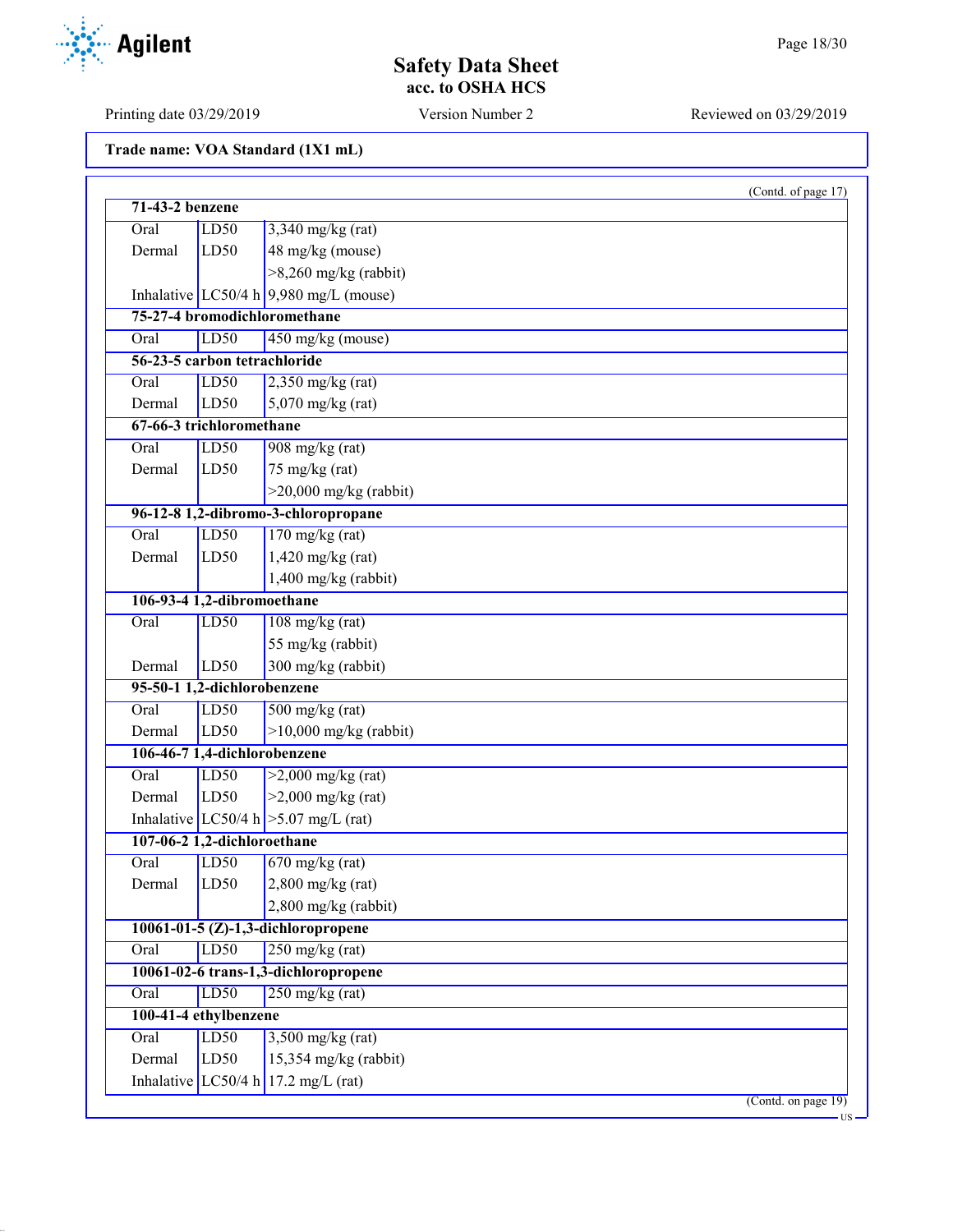### **Safety Data Sheet acc. to OSHA HCS**

| Trade name: VOA Standard (1X1 mL) |  |  |
|-----------------------------------|--|--|
|-----------------------------------|--|--|

|                              |      | (Contd. of page 18)                             |
|------------------------------|------|-------------------------------------------------|
|                              |      | 87-68-3 hexachlorobuta-1,3-diene                |
| Oral                         | LD50 | $82$ mg/kg (rat)                                |
| Dermal                       | LD50 | 100 mg/kg (rabbit)                              |
|                              |      | Inhalative LC50/4 h 370 mg/L (mouse)            |
| 98-82-8 cumene               |      |                                                 |
| Oral                         | LD50 | $1,400$ mg/kg (rat)                             |
| Dermal                       | LD50 | $>3,160$ mg/kg (rabbit)                         |
|                              |      | Inhalative LC50/4 h $24.7 \text{ mg/L}$ (mouse) |
| 75-09-2 dichloromethane      |      |                                                 |
| Oral                         | LD50 | $1,600$ mg/kg (rat)                             |
| Dermal                       | LD50 | $>2,000$ mg/kg (rat)                            |
|                              |      | Inhalative $LC50/4 h$ 88 mg/L (rat)             |
| 91-20-3 naphthalene          |      |                                                 |
| Oral                         | LD50 | $490$ mg/kg (rat)                               |
| Dermal                       | LD50 | $5,000$ mg/kg (rat)                             |
|                              |      | $20,000$ mg/kg (rabbit)                         |
| 103-65-1 propylbenzene       |      |                                                 |
| Oral                         | LD50 | $6,040$ mg/kg (rat)                             |
| 100-42-5 styrene             |      |                                                 |
| Oral                         | LD50 | $5,000$ mg/kg (rat)                             |
| Dermal                       | LD50 | $>2,000$ mg/kg (rat)                            |
|                              |      | Inhalative LC50/4 h 11.8 mg/L (rat)             |
|                              |      | 630-20-6 1,1,1,2-Tetrachloroethane              |
| Oral                         | LD50 | $670$ mg/kg (rat)                               |
| Dermal                       | LD50 | 20,000 mg/kg (rabbit)                           |
|                              |      | Inhalative LC50/4 h $2,100$ mg/L (rat)          |
|                              |      | 79-34-5 1,1,2,2-tetrachloroethane               |
| Oral                         | LD50 | $200$ mg/kg (rat)                               |
| 127-18-4 tetrachloroethylene |      |                                                 |
| Oral                         | LD50 | $2,629$ mg/kg (rat)                             |
|                              |      | Inhalative LC50/4 h 4,000 mg/L (rat)            |
| 108-88-3 toluene             |      |                                                 |
| Oral                         | LD50 | $5,580$ mg/kg (rat)                             |
| Dermal                       | LD50 | $12,124$ mg/kg (rabbit)                         |
|                              |      | Inhalative LC50/4 h $5,320$ mg/L (mouse)        |
|                              |      | $28.1$ mg/L (rat)                               |
|                              |      | 87-61-6 1,2,3-trichlorobenzene                  |
| Oral                         | LD50 | $1,830$ mg/kg (rat)                             |
|                              |      | 120-82-1 1,2,4-trichlorobenzene                 |
| Oral                         | LD50 | $756$ mg/kg (rat)                               |
| Dermal                       | LD50 | $6,139$ mg/kg (rat)                             |
|                              |      | (Contd. on page 20)                             |

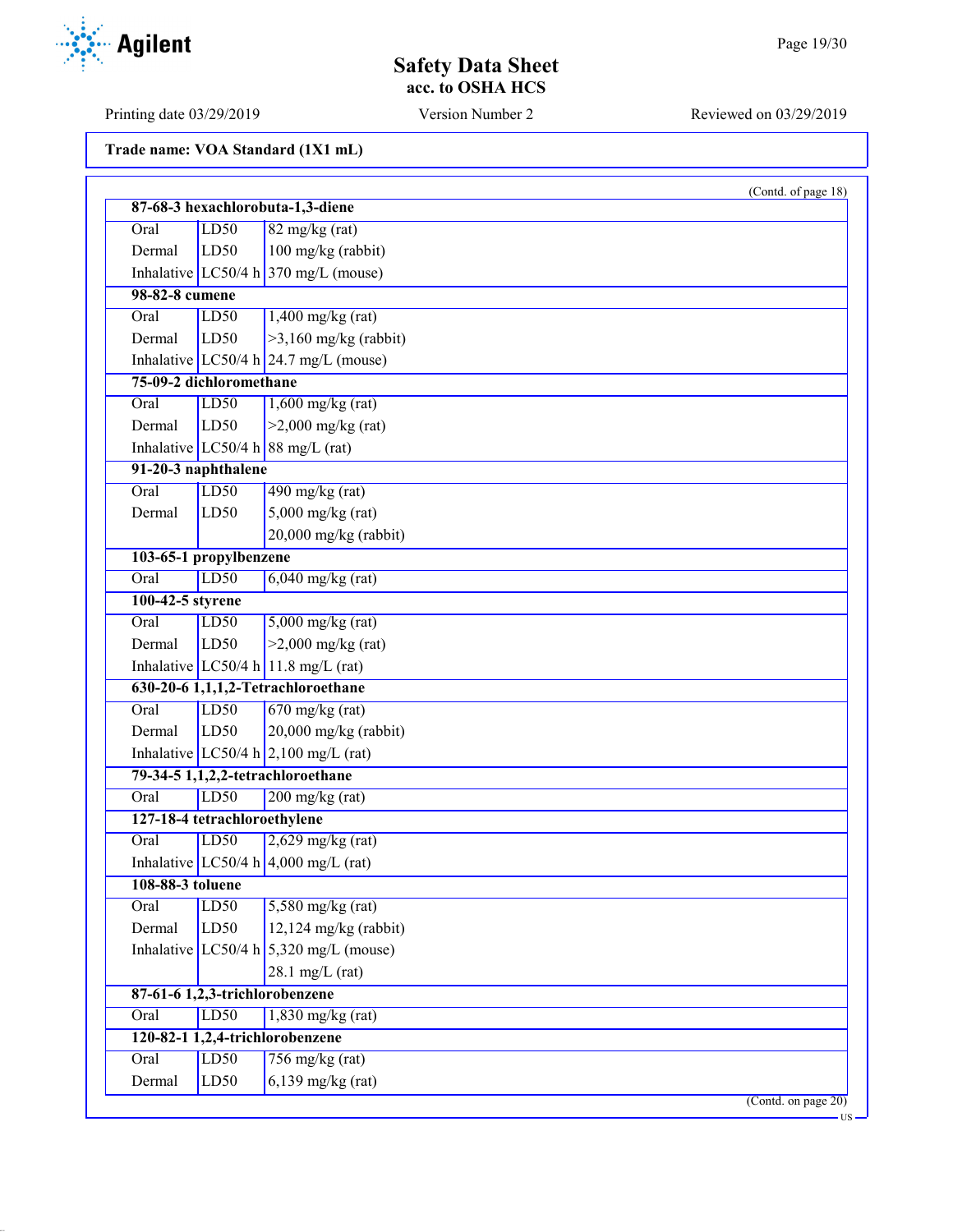### **Safety Data Sheet acc. to OSHA HCS**

| Trade name: VOA Standard (1X1 mL) |  |  |  |  |
|-----------------------------------|--|--|--|--|
|-----------------------------------|--|--|--|--|

| 71-55-6 1,1,1-trichloroethane |      |                                                       | (Contd. of page 19) |
|-------------------------------|------|-------------------------------------------------------|---------------------|
| Oral                          | LD50 | $10,300$ mg/kg (rat)                                  |                     |
| 79-01-6 trichloroethylene     |      |                                                       |                     |
| Oral                          | LD50 | $2,402$ mg/kg (mouse)                                 |                     |
|                               |      | $4,290$ mg/kg (rat)                                   |                     |
| Dermal                        | LD50 | $8,450$ mg/kg (mouse)                                 |                     |
|                               |      | 96-18-4 1,2,3-trichloropropane                        |                     |
|                               |      |                                                       |                     |
| Oral                          | LD50 | $152$ mg/kg (rat)                                     |                     |
| Dermal                        | LD50 | 523 mg/kg (rabbit)                                    |                     |
|                               |      | Inhalative LC50/4 h $ 4,800 \text{ mg/L (rat)} $      |                     |
| 79-46-9 2-nitropropane        |      |                                                       |                     |
| Oral                          | LD50 | $500$ mg/kg (rat)                                     |                     |
| 107-05-1 3-chloropropene      |      |                                                       |                     |
| Oral                          | LD50 | $275$ mg/kg (rat)                                     |                     |
| Dermal                        | LD50 | 398 mg/kg (rabbit)                                    |                     |
| 97-63-2 ethyl methacrylate    |      |                                                       |                     |
| Oral                          | LD50 | $1,223$ mg/kg (rat)                                   |                     |
|                               |      | Inhalative LC50/4 h $\left  8,300 \right $ mg/L (rat) |                     |
| 67-72-1 hexachloroethane      |      |                                                       |                     |
| Dermal                        | LD50 | 32,000 mg/kg (rabbit)                                 |                     |
| 80-62-6 methyl methacrylate   |      |                                                       |                     |
| Oral                          | LD50 | $7,900$ mg/kg (rat)                                   |                     |
| Dermal                        | LD50 | $>5,000$ mg/kg (rabbit)                               |                     |
|                               |      | Inhalative LC50/4 h $78,000 \text{ mg/L (rat)}$       |                     |
| 109-99-9 tetrahydrofuran      |      |                                                       |                     |
| Oral                          | LD50 | $2,500$ mg/kg (rat)                                   |                     |
| 107-13-1 acrylonitrile        |      |                                                       |                     |
| Oral                          | LD50 | $82$ mg/kg (rat)                                      |                     |
| Dermal                        | LD50 | 226 mg/kg (rabbit)                                    |                     |
|                               |      | Inhalative LC50/4 h $2.09$ mg/L (rat)                 |                     |
| 75-15-0 carbon disulphide     |      |                                                       |                     |
| Oral                          | LD50 | $1,200$ mg/kg (rat)                                   |                     |
|                               |      | Inhalative LC50/4 h 10.35 mg/L (rat)                  |                     |
| 74-88-4 methyl iodide         |      |                                                       |                     |
| Oral                          | LD50 | $76$ mg/kg (rat)                                      |                     |
|                               |      | Inhalative LC50/4 h 1,300 mg/L (rat)                  |                     |
| 126-98-7 methacrylonitrile    |      |                                                       |                     |
| Oral                          | LD50 | $250$ mg/kg (rat)                                     |                     |
| Dermal                        | LD50 |                                                       |                     |
|                               |      | 320 mg/kg (rabbit)                                    |                     |
| 98-95-3 nitrobenzene          |      |                                                       |                     |
| Oral                          | LD50 | $390$ mg/kg (rat)                                     | (Contd. on page 21) |

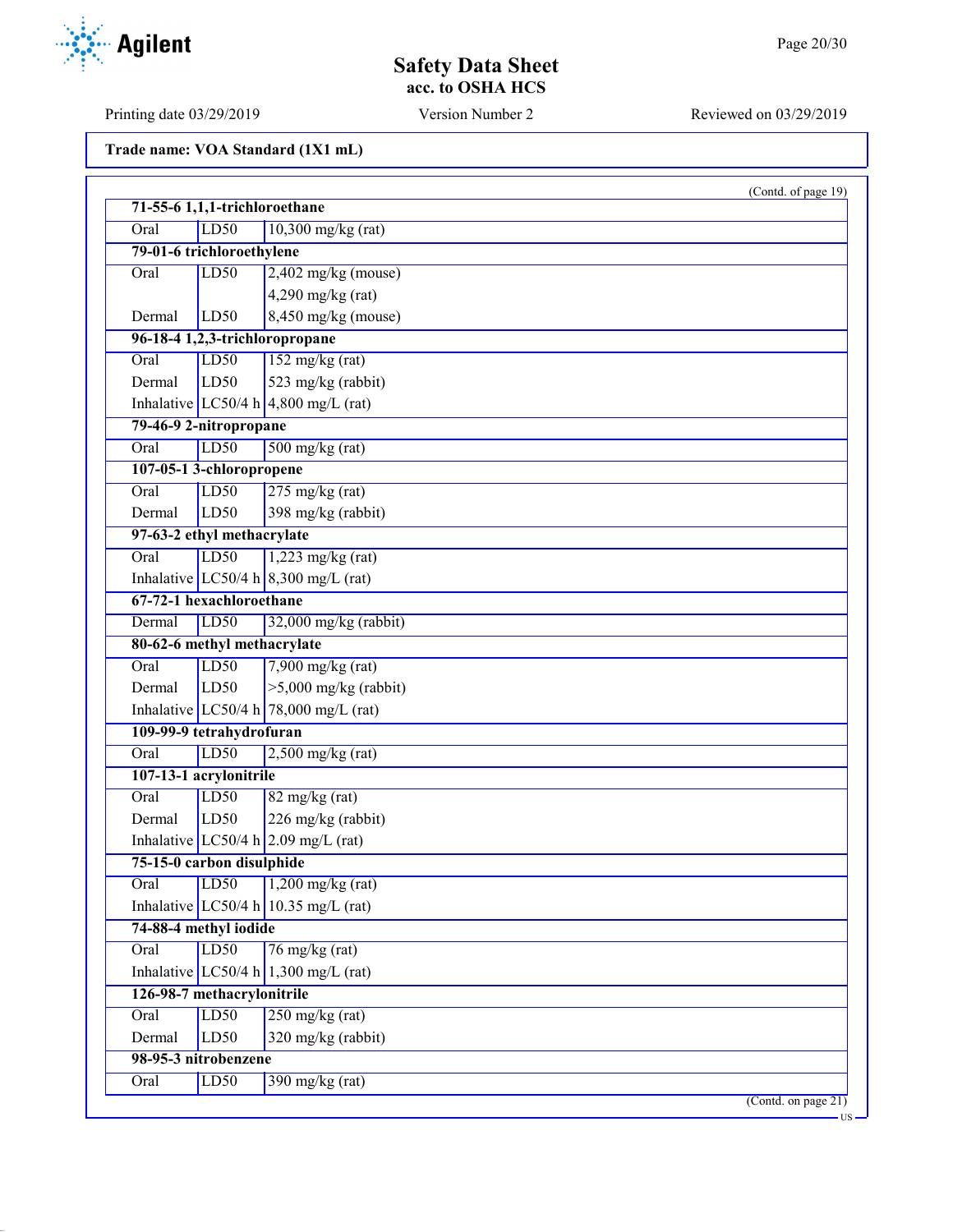### **Safety Data Sheet acc. to OSHA HCS**

| Trade name: VOA Standard (1X1 mL) |  |  |  |  |
|-----------------------------------|--|--|--|--|
|-----------------------------------|--|--|--|--|

|                    |                                  |                                                                                                                | (Contd. of page 20)                          |
|--------------------|----------------------------------|----------------------------------------------------------------------------------------------------------------|----------------------------------------------|
| Dermal             | LD <sub>50</sub>                 | $2,100$ mg/kg (rat)                                                                                            |                                              |
|                    |                                  | Inhalative LC50/4 h 556 mg/L (rat)                                                                             |                                              |
|                    | 96-33-3 methyl acrylate          |                                                                                                                |                                              |
| Oral               | LD50                             | $300$ mg/kg (rat)                                                                                              |                                              |
| Dermal             | LD50                             | $1,243$ mg/kg (rabbit)                                                                                         |                                              |
|                    | 79-00-5 1,1,2-trichloroethane    |                                                                                                                |                                              |
| Oral               | LD50                             | $836$ mg/kg (rat)                                                                                              |                                              |
|                    | · Primary irritant effect:       |                                                                                                                |                                              |
|                    | on the skin: No irritant effect. |                                                                                                                |                                              |
|                    |                                  | on the eye: No irritating effect.<br>· Sensitization: Sensitization possible through skin contact.             |                                              |
|                    |                                  | Additional toxicological information:                                                                          |                                              |
|                    |                                  | The product shows the following dangers according to internally approved calculation methods for preparations: |                                              |
| Toxic              |                                  |                                                                                                                |                                              |
| Harmful            |                                  |                                                                                                                |                                              |
| Irritant           |                                  | The product can cause inheritable damage.                                                                      |                                              |
|                    |                                  |                                                                                                                |                                              |
|                    | · Carcinogenic categories        |                                                                                                                |                                              |
|                    |                                  | <b>· IARC (International Agency for Research on Cancer)</b>                                                    |                                              |
| $71-43-2$ benzene  |                                  |                                                                                                                | 1                                            |
|                    |                                  | 75-27-4 bromodichloromethane                                                                                   | 2B                                           |
|                    | $75-25-2$ bromoform              |                                                                                                                | $\overline{3}$                               |
|                    | 56-23-5 carbon tetrachloride     |                                                                                                                | 2B                                           |
|                    | 67-66-3 trichloromethane         |                                                                                                                | 2B                                           |
|                    |                                  | 124-48-1 dibromochloromethane                                                                                  | $\overline{3}$                               |
|                    |                                  | 96-12-8 1,2-dibromo-3-chloropropane                                                                            | 2B                                           |
|                    | $106-93-4$ 1,2-dibromoethane     |                                                                                                                | 2A                                           |
|                    | 95-50-1 1,2-dichlorobenzene      |                                                                                                                | $\overline{3}$                               |
|                    | $541-73-1$ 1,3-dichlorobenzene   |                                                                                                                | $\overline{3}$                               |
|                    | $106-46-7$ 1,4-dichlorobenzene   |                                                                                                                | 2B                                           |
|                    | 107-06-2 $1,2$ -dichloroethane   |                                                                                                                | 2B                                           |
|                    | $75-35-4$ 1,1-dichloroethylene   |                                                                                                                | $\overline{3}$                               |
|                    | 78-87-5 1,2-dichloropropane      |                                                                                                                | 1                                            |
|                    |                                  |                                                                                                                |                                              |
|                    | $100-41-4$ ethylbenzene          |                                                                                                                |                                              |
|                    |                                  | 87-68-3 hexachlorobuta-1,3-diene                                                                               | $\overline{3}$                               |
| 98-82-8 cumene     |                                  |                                                                                                                |                                              |
|                    | 75-09-2 dichloromethane          |                                                                                                                |                                              |
|                    | 91-20-3 naphthalene              |                                                                                                                |                                              |
| $100-42-5$ styrene |                                  |                                                                                                                |                                              |
|                    |                                  | $630-20-6$ 1,1,1,2-Tetrachloroethane                                                                           |                                              |
|                    |                                  | 79-34-5 1,1,2,2-tetrachloroethane                                                                              |                                              |
|                    | 127-18-4 tetrachloroethylene     |                                                                                                                | 2B<br>2B<br>2A<br>2B<br>2B<br>2B<br>2B<br>2A |

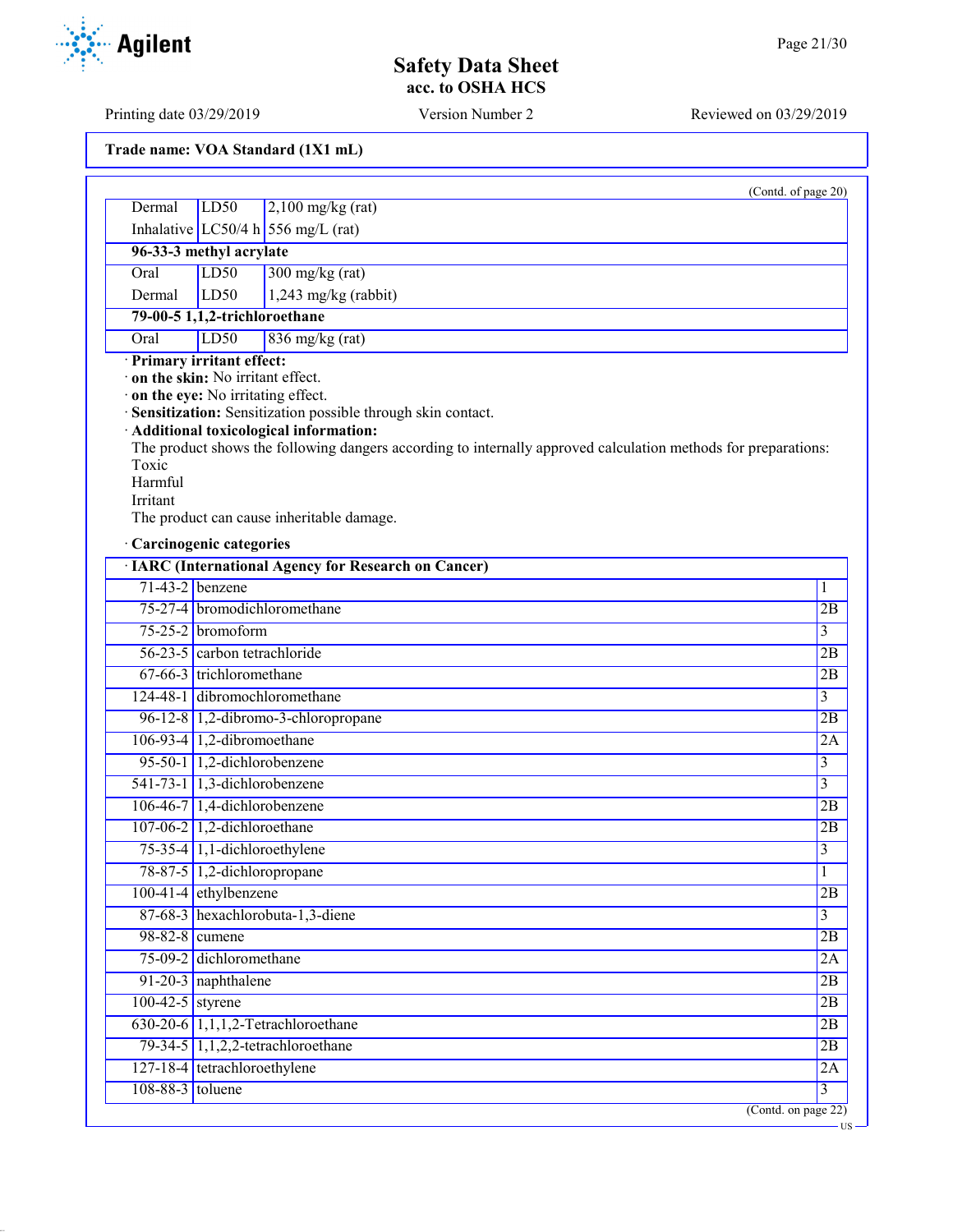Printing date 03/29/2019 Version Number 2 Reviewed on 03/29/2019

**Agilent** 

| Trade name: VOA Standard (1X1 mL) |  |  |  |  |
|-----------------------------------|--|--|--|--|
|-----------------------------------|--|--|--|--|

|                    |                                                         | (Contd. of page 21)       |
|--------------------|---------------------------------------------------------|---------------------------|
|                    | $71-55-6$ 1,1,1-trichloroethane                         | 3                         |
|                    | 79-01-6 trichloroethylene                               | 1                         |
|                    | 96-18-4 1,2,3-trichloropropane                          | 2A                        |
|                    | $95-47-6$ o-xylene                                      | $\overline{\mathbf{3}}$   |
|                    | $108-38-3$ m-xylene                                     | 3                         |
|                    | $\overline{106-42-3}$ p-xylene                          | $\overline{\overline{3}}$ |
|                    | · NTP (National Toxicology Program)                     |                           |
|                    | $71-43-2$ benzene                                       | K                         |
|                    | 75-27-4 bromodichloromethane                            | $\overline{R}$            |
|                    | 56-23-5 carbon tetrachloride                            | $\overline{R}$            |
|                    | 67-66-3 trichloromethane                                | $\overline{R}$            |
|                    | 96-12-8 1,2-dibromo-3-chloropropane                     | R                         |
|                    | $106-93-4$ 1,2-dibromoethane                            | $\overline{R}$            |
|                    | 106-46-7 1,4-dichlorobenzene                            | $\overline{R}$            |
|                    | 107-06-2 1,2-dichloroethane                             | $\overline{R}$            |
|                    | 98-82-8 cumene                                          | $\mathbb{R}$              |
|                    | 75-09-2 dichloromethane                                 | $\overline{R}$            |
|                    | 91-20-3 naphthalene                                     | $\mathbb{R}$              |
| $100-42-5$ styrene |                                                         | $\overline{R}$            |
|                    | 127-18-4 tetrachloroethylene                            | $\overline{R}$            |
|                    | 79-01-6 trichloroethylene                               | $\overline{\mathrm{K}}$   |
|                    | 96-18-4 $1,2,3$ -trichloropropane                       | $\overline{R}$            |
|                    | 79-46-9 2-nitropropane                                  | $\overline{R}$            |
|                    | 67-72-1 hexachloroethane                                | R                         |
|                    | 107-13-1 acrylonitrile                                  | $\overline{R}$            |
|                    | 98-95-3 nitrobenzene                                    | $\overline{R}$            |
|                    | · OSHA-Ca (Occupational Safety & Health Administration) |                           |
|                    | $71-43-2$ benzene                                       |                           |
|                    | 96-12-8 1,2-dibromo-3-chloropropane                     |                           |
|                    | 75-09-2 dichloromethane                                 |                           |
|                    | 107-13-1 acrylonitrile                                  |                           |

# **12 Ecological information**

· **Toxicity**

· **Aquatic toxicity:** No further relevant information available.

- · **Persistence and degradability** No further relevant information available.
- · **Behavior in environmental systems:**
- · **Bioaccumulative potential** No further relevant information available.
- · **Mobility in soil** No further relevant information available.
- · **Additional ecological information:**

· **General notes:**

Water hazard class 3 (Self-assessment): extremely hazardous for water

(Contd. on page 23)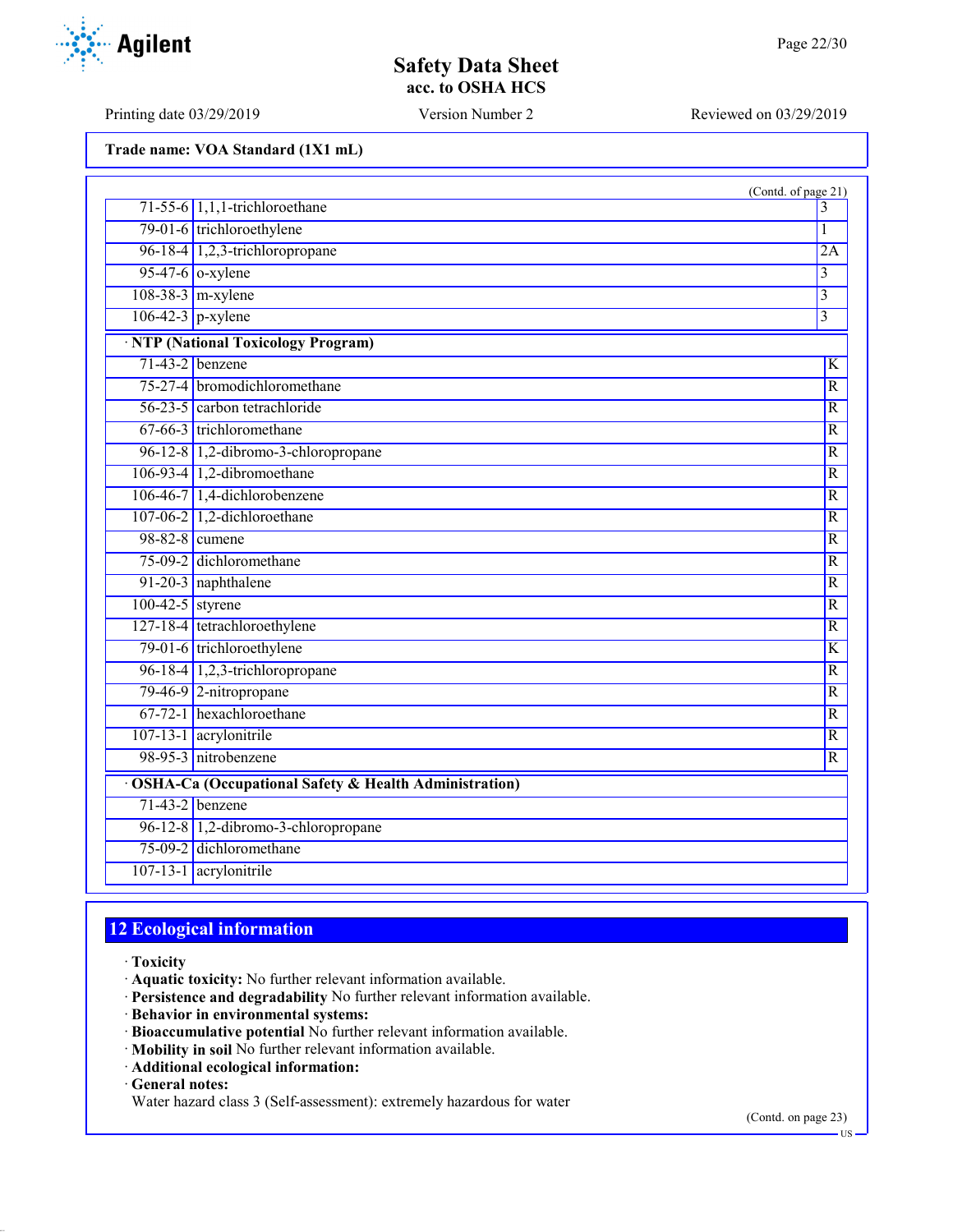Printing date 03/29/2019 Version Number 2 Reviewed on 03/29/2019

**Trade name: VOA Standard (1X1 mL)**

(Contd. of page 22)

Do not allow product to reach ground water, water course or sewage system, even in small quantities. Danger to drinking water if even extremely small quantities leak into the ground.

### · **Results of PBT and vPvB assessment**

· **PBT:**

87-68-3 hexachlorobuta-1,3-diene

87-61-6 1,2,3-trichlorobenzene

120-82-1 1,2,4-trichlorobenzene

· **vPvB:**

87-68-3 hexachlorobuta-1,3-diene

· **Other adverse effects** No further relevant information available.

### **13 Disposal considerations**

· **Waste treatment methods**

· **Recommendation:**

Must not be disposed of together with household garbage. Do not allow product to reach sewage system.

· **Uncleaned packagings:**

· **Recommendation:** Disposal must be made according to official regulations.

### **14 Transport information**

| · Not Regulated, De minimus Quantities                   |                             |                     |
|----------------------------------------------------------|-----------------------------|---------------------|
| · UN-Number<br>· DOT, IMDG, IATA                         | UN1230                      |                     |
| · UN proper shipping name<br>$\cdot$ DOT<br>· IMDG, IATA | Methanol<br><b>METHANOL</b> |                     |
| · Transport hazard class(es)                             |                             |                     |
| $\cdot$ DOT                                              |                             |                     |
| ुक€                                                      |                             |                     |
| · Class                                                  | 3 Flammable liquids         |                     |
| · Label                                                  | 3, 6.1                      |                     |
| $\cdot$ IMDG                                             |                             |                     |
| §⊋                                                       |                             |                     |
| · Class                                                  | 3 Flammable liquids         |                     |
|                                                          |                             | (Contd. on page 24) |

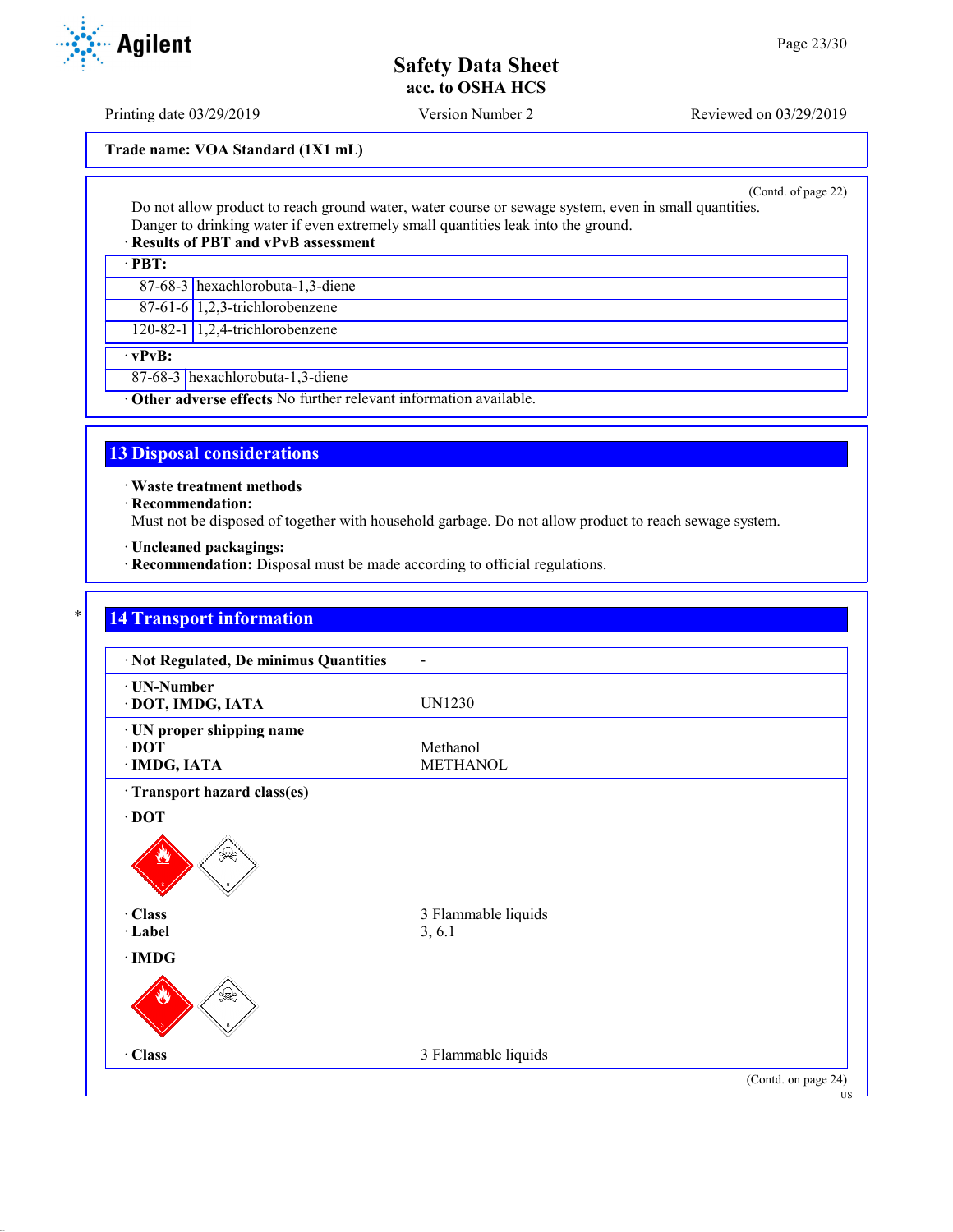Printing date 03/29/2019 Version Number 2 Reviewed on 03/29/2019

**Trade name: VOA Standard (1X1 mL)**

|                                                                                   | (Contd. of page 23)                              |
|-----------------------------------------------------------------------------------|--------------------------------------------------|
| $\cdot$ Label                                                                     | 3/6.1                                            |
| $\cdot$ JATA                                                                      |                                                  |
|                                                                                   |                                                  |
| $\cdot$ Class                                                                     | 3 Flammable liquids                              |
| · Label                                                                           | 3(6.1)                                           |
| · Packing group<br>· DOT, IMDG, IATA                                              | $\mathbf{I}$                                     |
| · Environmental hazards:                                                          | Not applicable.                                  |
| Special precautions for user                                                      | Warning: Flammable liquids                       |
| · Danger code (Kemler):                                                           | 336                                              |
| · EMS Number:                                                                     | $F-E,S-D$                                        |
| <b>Stowage Category</b>                                                           | B                                                |
| Stowage Code                                                                      | SW2 Clear of living quarters.                    |
| Transport in bulk according to Annex II of<br><b>MARPOL73/78 and the IBC Code</b> | Not applicable.                                  |
| · Transport/Additional information:                                               |                                                  |
| $\cdot$ DOT                                                                       |                                                  |
| · Quantity limitations                                                            | On passenger aircraft/rail: 1 L                  |
|                                                                                   | On cargo aircraft only: 60 L                     |
| $\cdot$ IMDG                                                                      |                                                  |
| · Limited quantities (LQ)                                                         | 1L                                               |
| <b>Excepted quantities (EQ)</b>                                                   | Code: E2                                         |
|                                                                                   | Maximum net quantity per inner packaging: 30 ml  |
|                                                                                   | Maximum net quantity per outer packaging: 500 ml |
| · UN "Model Regulation":                                                          | UN 1230 METHANOL, 3 (6.1), II                    |

### **15 Regulatory information**

· **Safety, health and environmental regulations/legislation specific for the substance or mixture** · **Sara**

| · Section 355 (extremely hazardous substances): |
|-------------------------------------------------|
| 67-66-3 trichloromethane                        |
| $75-34-3$ 1,1-dichloroethane                    |
| $107-13-1$ acrylonitrile                        |
| $\overline{75-15-0}$ carbon disulphide          |
| 110-57-6 trans-2,3-dichlorobut-2-ene            |
| 126-98-7 methacrylonitrile                      |
| 98-95-3 nitrobenzene                            |
| 107-12-0 propionitrile                          |
| (Contd. on page 25)                             |
| -US                                             |

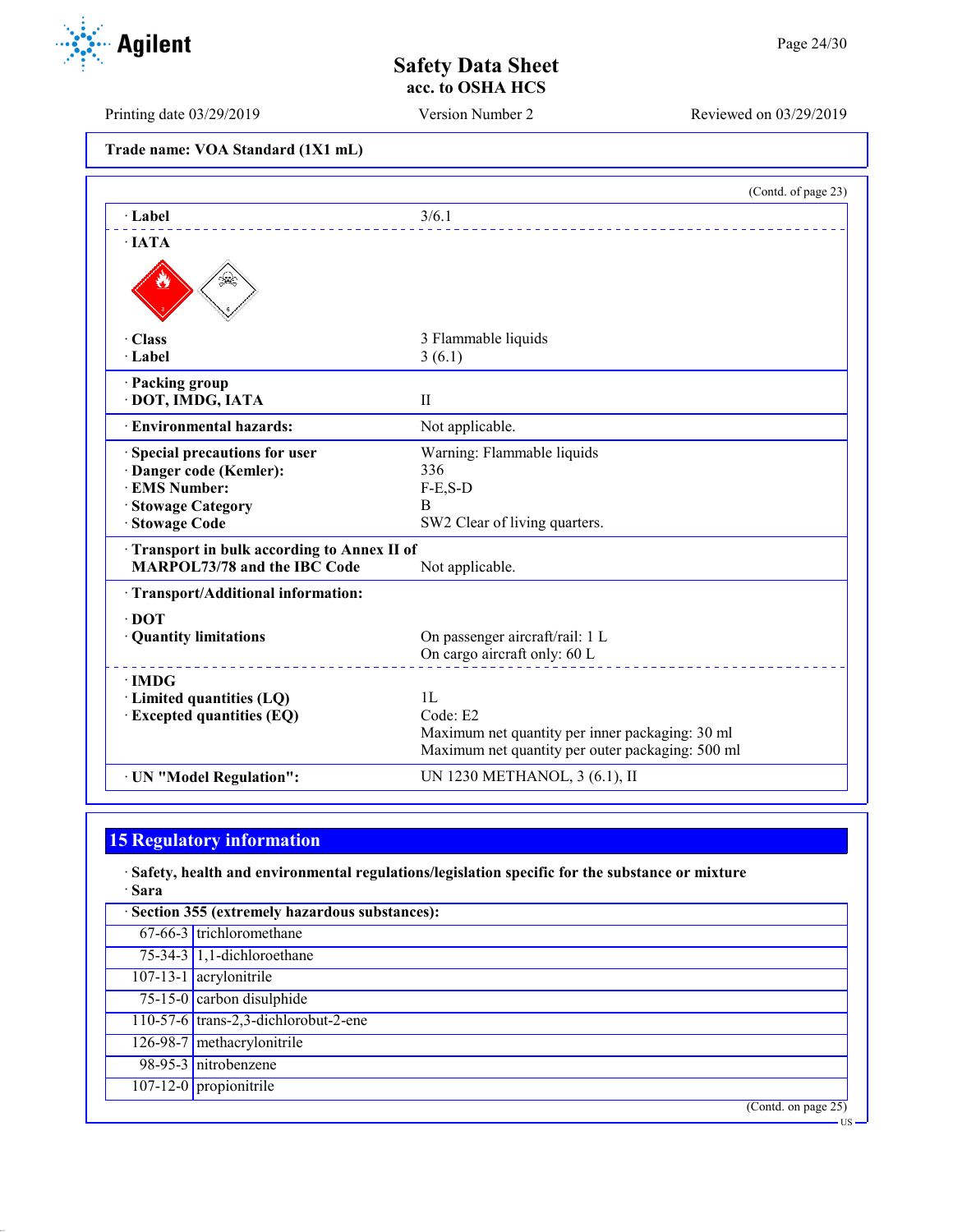# **Safety Data Sheet acc. to OSHA HCS**

Printing date 03/29/2019 Version Number 2 Reviewed on 03/29/2019

|                    | (Contd. of page 24)                               |
|--------------------|---------------------------------------------------|
|                    | · Section 313 (Specific toxic chemical listings): |
|                    | $67-56-1$ methanol                                |
|                    | $71-43-2$ benzene                                 |
|                    | 75-27-4 bromodichloromethane                      |
|                    | 75-25-2 bromoform                                 |
|                    | 56-23-5 carbon tetrachloride                      |
|                    | 108-90-7 chlorobenzene                            |
|                    | $67-66-3$ trichloromethane                        |
|                    | 96-12-8 1,2-dibromo-3-chloropropane               |
|                    | 106-93-4 1,2-dibromoethane                        |
|                    | 74-95-3 dibromomethane                            |
|                    | 95-50-1 1,2-dichlorobenzene                       |
|                    | 541-73-1 1,3-dichlorobenzene                      |
|                    | $106-46-7$ 1,4-dichlorobenzene                    |
|                    | 75-34-3 $1,1$ -dichloroethane                     |
|                    | 107-06-2 1,2-dichloroethane                       |
|                    | 75-35-4 1,1-dichloroethylene                      |
|                    | 78-87-5 1,2-dichloropropane                       |
|                    | 10061-02-6 trans-1,3-dichloropropene              |
|                    | $100-41-4$ ethylbenzene                           |
|                    | 87-68-3 hexachlorobuta-1,3-diene                  |
|                    | 98-82-8 cumene                                    |
|                    | 75-09-2 dichloromethane                           |
|                    | 91-20-3 naphthalene                               |
| $100-42-5$ styrene |                                                   |
|                    | $630-20-6$ 1,1,1,2-Tetrachloroethane              |
|                    | 79-34-5 1,1,2,2-tetrachloroethane                 |
|                    | 127-18-4 tetrachloroethylene                      |
| 108-88-3 toluene   |                                                   |
|                    | $120-82-1$ 1,2,4-trichlorobenzene                 |
|                    | $71-55-6$ 1,1,1-trichloroethane                   |
|                    | <b>TSCA (Toxic Substances Control Act):</b>       |
|                    | $67-56-1$ methanol                                |
|                    | $71-43-2$ benzene                                 |
|                    | 108-86-1 bromobenzene                             |
|                    | 74-97-5 bromochloromethane                        |
|                    | 75-27-4 bromodichloromethane                      |
|                    | $75-25-2$ bromoform                               |
|                    | 104-51-8 butylbenzene                             |
|                    | 135-98-8 $2$ -Phenylbutane                        |
|                    | 98-06-6 tert-butylbenzene                         |
|                    | $($ Contd. on page $26)$                          |

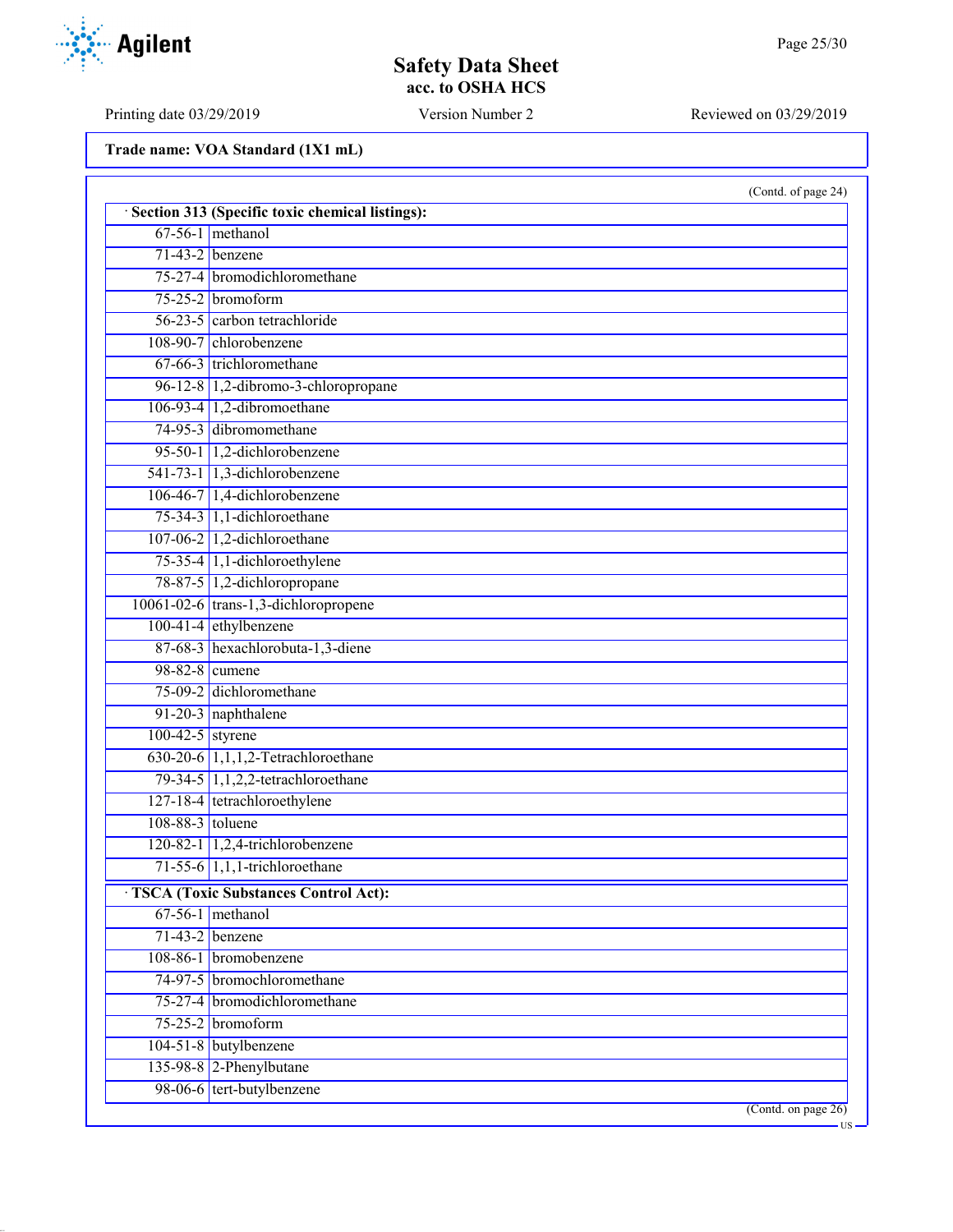# **Safety Data Sheet acc. to OSHA HCS**

Printing date 03/29/2019 Version Number 2 Reviewed on 03/29/2019

|                   | (Contd. of page 25)                                  |
|-------------------|------------------------------------------------------|
|                   | 56-23-5 carbon tetrachloride                         |
|                   | 108-90-7 chlorobenzene                               |
|                   | 67-66-3 trichloromethane                             |
|                   | 95-49-8 2-chlorotoluene                              |
|                   | $106-43-4$ 4-chlorotoluene                           |
|                   | 124-48-1 dibromochloromethane                        |
|                   | 96-12-8 1,2-dibromo-3-chloropropane                  |
|                   | 106-93-4 1,2-dibromoethane                           |
|                   | 74-95-3 dibromomethane                               |
|                   | 95-50-1 1,2-dichlorobenzene                          |
|                   | 541-73-1 1,3-dichlorobenzene                         |
|                   | 106-46-7 1,4-dichlorobenzene                         |
|                   | 75-34-3 1,1-dichloroethane                           |
|                   | $107-06-2$ 1,2-dichloroethane                        |
|                   | 75-35-4 1,1-dichloroethylene                         |
|                   | 156-59-2 cis-dichloroethylene                        |
|                   | 156-60-5 trans-dichloroethylene                      |
|                   | 78-87-5 1,2-dichloropropane                          |
|                   | 142-28-9 1,3-dichloropropane                         |
|                   | 594-20-7 $2,2$ -dichloropropane                      |
|                   | 10061-02-6 trans-1,3-dichloropropene                 |
|                   | TSCA new (21st Century Act): (Substances not listed) |
|                   | 75-27-4 bromodichloromethane                         |
|                   | 96-12-8 1,2-dibromo-3-chloropropane                  |
|                   | $10061 - 01 - 5$ (Z)-1,3-dichloropropene             |
|                   | 10061-02-6 trans-1,3-dichloropropene                 |
|                   | 87-68-3 hexachlorobuta-1,3-diene                     |
|                   | 126-98-7 methacrylonitrile                           |
| · Proposition 65  |                                                      |
|                   | <b>Chemicals known to cause cancer:</b>              |
| $71-43-2$ benzene |                                                      |
|                   | 75-27-4 bromodichloromethane                         |
| 75-25-2 bromoform |                                                      |
|                   | 56-23-5 carbon tetrachloride                         |
|                   | 67-66-3 trichloromethane                             |
|                   | 96-12-8 1,2-dibromo-3-chloropropane                  |
|                   | $106-93-4$ 1,2-dibromoethane                         |
|                   | $106-46-7$ 1,4-dichlorobenzene                       |
|                   | $75-34-3$ 1,1-dichloroethane                         |
|                   | 107-06-2 1,2-dichloroethane                          |
|                   | $75-35-4$ 1,1-dichloroethylene                       |
|                   | $($ Contd. on page 27 $)$                            |

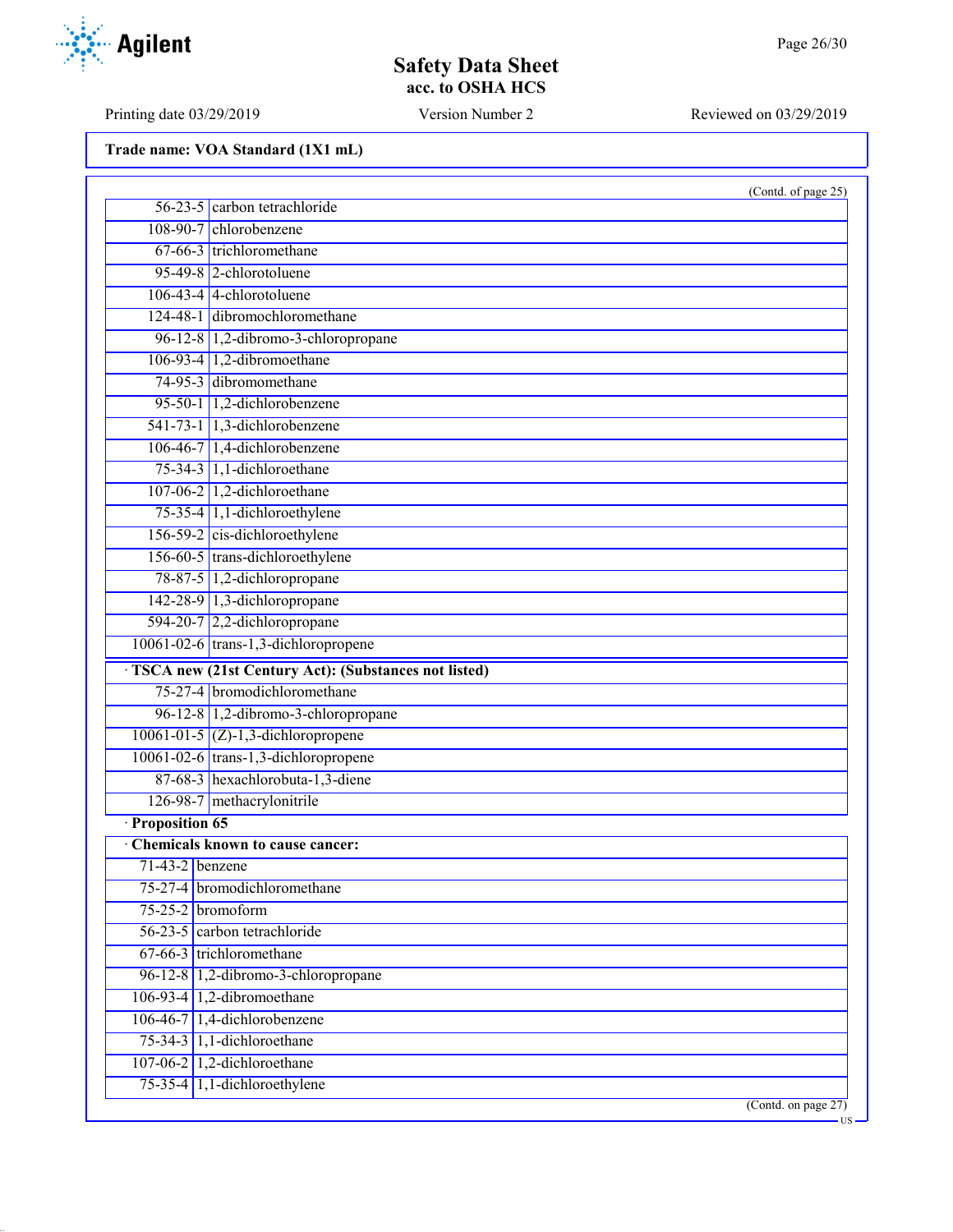Printing date 03/29/2019 Version Number 2 Reviewed on 03/29/2019

|                    |                                                             | (Contd. of page 26) |
|--------------------|-------------------------------------------------------------|---------------------|
|                    | 78-87-5 1,2-dichloropropane                                 |                     |
|                    | 100-41-4 ethylbenzene                                       |                     |
|                    | 87-68-3 hexachlorobuta-1,3-diene                            |                     |
| 98-82-8 cumene     |                                                             |                     |
|                    | 75-09-2 dichloromethane                                     |                     |
|                    | 91-20-3 naphthalene                                         |                     |
| $100-42-5$ styrene |                                                             |                     |
|                    | 630-20-6 1,1,1,2-Tetrachloroethane                          |                     |
|                    | 79-34-5 1,1,2,2-tetrachloroethane                           |                     |
|                    | 127-18-4 tetrachloroethylene                                |                     |
|                    | 79-01-6 trichloroethylene                                   |                     |
|                    | 96-18-4 1,2,3-trichloropropane                              |                     |
|                    | 79-46-9 2-nitropropane                                      |                     |
|                    | 67-72-1 hexachloroethane                                    |                     |
|                    | 107-13-1 acrylonitrile                                      |                     |
|                    | 74-88-4 methyl iodide                                       |                     |
|                    | 98-95-3 nitrobenzene                                        |                     |
|                    | 79-00-5 $1,1,2$ -trichloroethane                            |                     |
|                    | Chemicals known to cause reproductive toxicity for females: |                     |
|                    | 75-15-0 carbon disulphide                                   |                     |
|                    | Chemicals known to cause reproductive toxicity for males:   |                     |
|                    | $71-43-2$ benzene                                           |                     |
|                    | 96-12-8 1,2-dibromo-3-chloropropane                         |                     |
|                    | 106-93-4 1,2-dibromoethane                                  |                     |
|                    | 79-01-6 trichloroethylene                                   |                     |
|                    | 75-15-0 carbon disulphide                                   |                     |
|                    | 98-95-3 nitrobenzene                                        |                     |
|                    | Chemicals known to cause developmental toxicity:            |                     |
|                    | $67-56-1$ methanol                                          |                     |
|                    | $71-43-2$ benzene                                           |                     |
|                    | 67-66-3 trichloromethane                                    |                     |
|                    | 106-93-4 $ 1,2$ -dibromoethane                              |                     |
| 108-88-3 toluene   |                                                             |                     |
|                    | 79-01-6 trichloroethylene                                   |                     |
|                    | 75-15-0 carbon disulphide                                   |                     |
|                    | · Carcinogenic categories                                   |                     |
|                    | <b>EPA (Environmental Protection Agency)</b>                |                     |
|                    | $71-43-2$ benzene                                           | A, K/L              |
|                    | 108-86-1 bromobenzene                                       | $\overline{\rm II}$ |
|                    | 74-97-5 bromochloromethane                                  | D                   |
|                    | 75-27-4 bromodichloromethane                                | B2                  |
|                    |                                                             |                     |

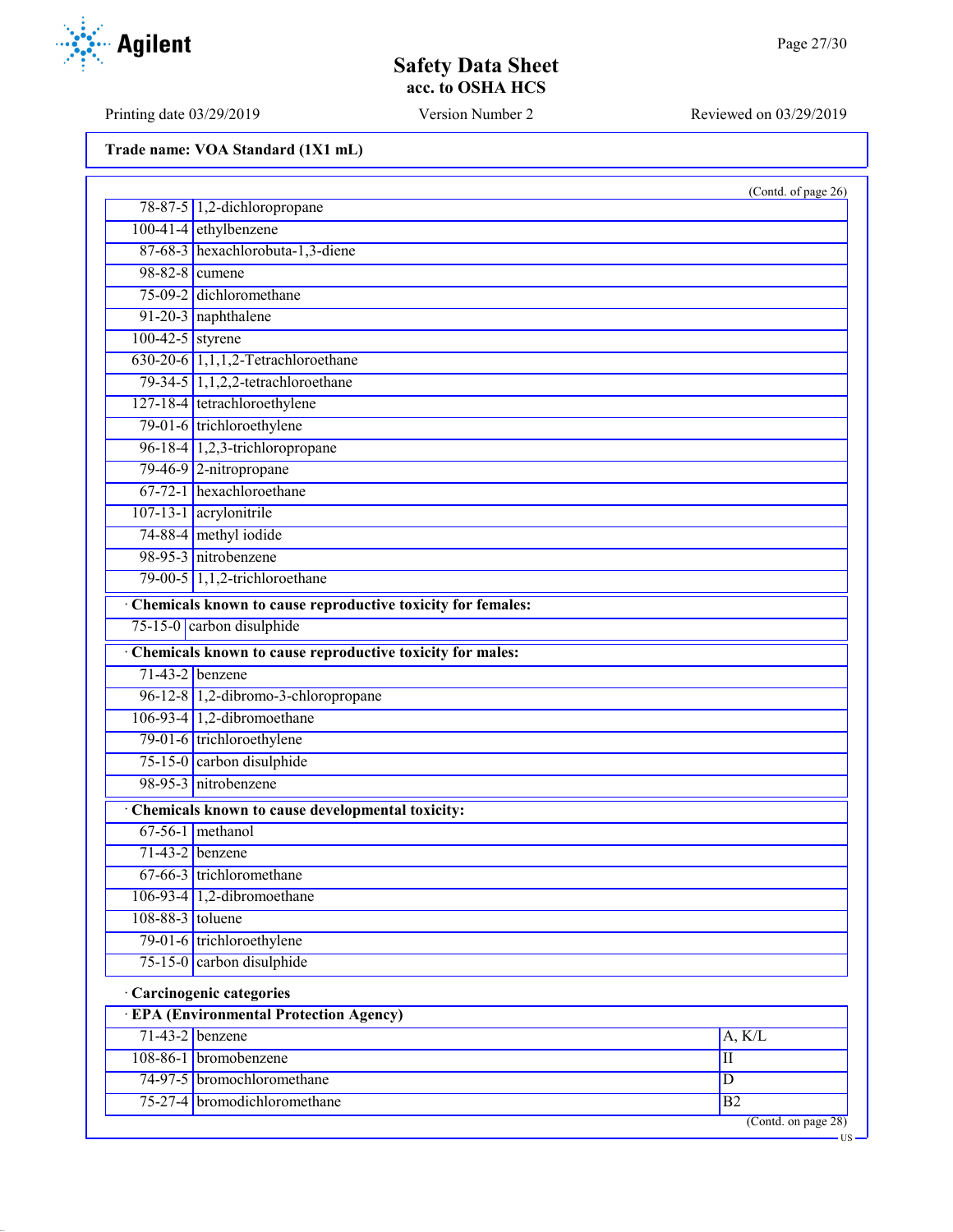Printing date 03/29/2019 Version Number 2 Reviewed on 03/29/2019

|                   |                                                  | (Contd. of page 27)     |
|-------------------|--------------------------------------------------|-------------------------|
|                   | $75-25-2$ bromoform                              | B <sub>2</sub>          |
|                   | 56-23-5 carbon tetrachloride                     | L                       |
|                   | 108-90-7 chlorobenzene                           | $\overline{\mathbb{D}}$ |
|                   | 67-66-3 trichloromethane                         | B2, L, NL               |
|                   | 124-48-1 dibromochloromethane                    | $\overline{C}$          |
|                   | 106-93-4 1,2-dibromoethane                       | $\overline{\text{L}}$   |
|                   | 95-50-1 1,2-dichlorobenzene                      | D                       |
|                   | 541-73-1 1,3-dichlorobenzene                     | D                       |
|                   | 75-34-3 1,1-dichloroethane                       | $\overline{C}$          |
|                   | 107-06-2 1,2-dichloroethane                      | $\overline{B2}$         |
|                   | 75-35-4 1,1-dichloroethylene                     | $C, S$ (inh.), I (oral) |
|                   | 156-59-2 cis-dichloroethylene                    | $\overline{\rm II}$     |
|                   | 156-60-5 trans-dichloroethylene                  | $\overline{\mathbf{u}}$ |
|                   | $100-41-4$ ethylbenzene                          | $\overline{\mathbb{D}}$ |
|                   | 87-68-3 hexachlorobuta-1,3-diene                 | $\overline{C}$          |
| 98-82-8 cumene    |                                                  | $D,$ CBD                |
|                   | 75-09-2 dichloromethane                          | $\overline{\text{L}}$   |
|                   | 91-20-3 naphthalene                              | C, CBD                  |
|                   | $630-20-6$ 1,1,1,2-Tetrachloroethane             | $\overline{C}$          |
|                   | 79-34-5 1,1,2,2-tetrachloroethane                | $\overline{L}$          |
|                   | 127-18-4 tetrachloroethylene                     | L                       |
| 108-88-3 toluene  |                                                  | П                       |
|                   | 120-82-1 1,2,4-trichlorobenzene                  | $\overline{D}$          |
|                   | $71-55-6$ 1,1,1-trichloroethane                  | $\overline{\rm II}$     |
|                   | 79-01-6 trichloroethylene                        | CaH                     |
|                   | 96-18-4 1,2,3-trichloropropane                   | L                       |
|                   | TLV (Threshold Limit Value established by ACGIH) |                         |
| $71-43-2$ benzene |                                                  | A1                      |
|                   | $75-25-2$ bromoform                              | A <sub>3</sub>          |
|                   | 56-23-5 carbon tetrachloride                     | A2                      |
|                   | 108-90-7 chlorobenzene                           | $\overline{A3}$         |
|                   | $67-66-3$ trichloromethane                       | A <sub>3</sub>          |
|                   | $106-93-4$ 1,2-dibromoethane                     | $\overline{A3}$         |
|                   | 95-50-1 1,2-dichlorobenzene                      | A4                      |
|                   | 106-46-7 1,4-dichlorobenzene                     | A <sub>3</sub>          |
|                   | $75-34-3$ 1,1-dichloroethane                     | A <sup>4</sup>          |
|                   | $107-06-2$ 1,2-dichloroethane                    | A <sup>4</sup>          |
|                   | $75-35-4$ 1,1-dichloroethylene                   | A <sup>4</sup>          |
|                   | 78-87-5 1,2-dichloropropane                      | A <sup>4</sup>          |
|                   | $100-41-4$ ethylbenzene                          | A3                      |
|                   | 87-68-3 hexachlorobuta-1,3-diene                 | A3                      |
|                   |                                                  | (Contd. on page 29)     |

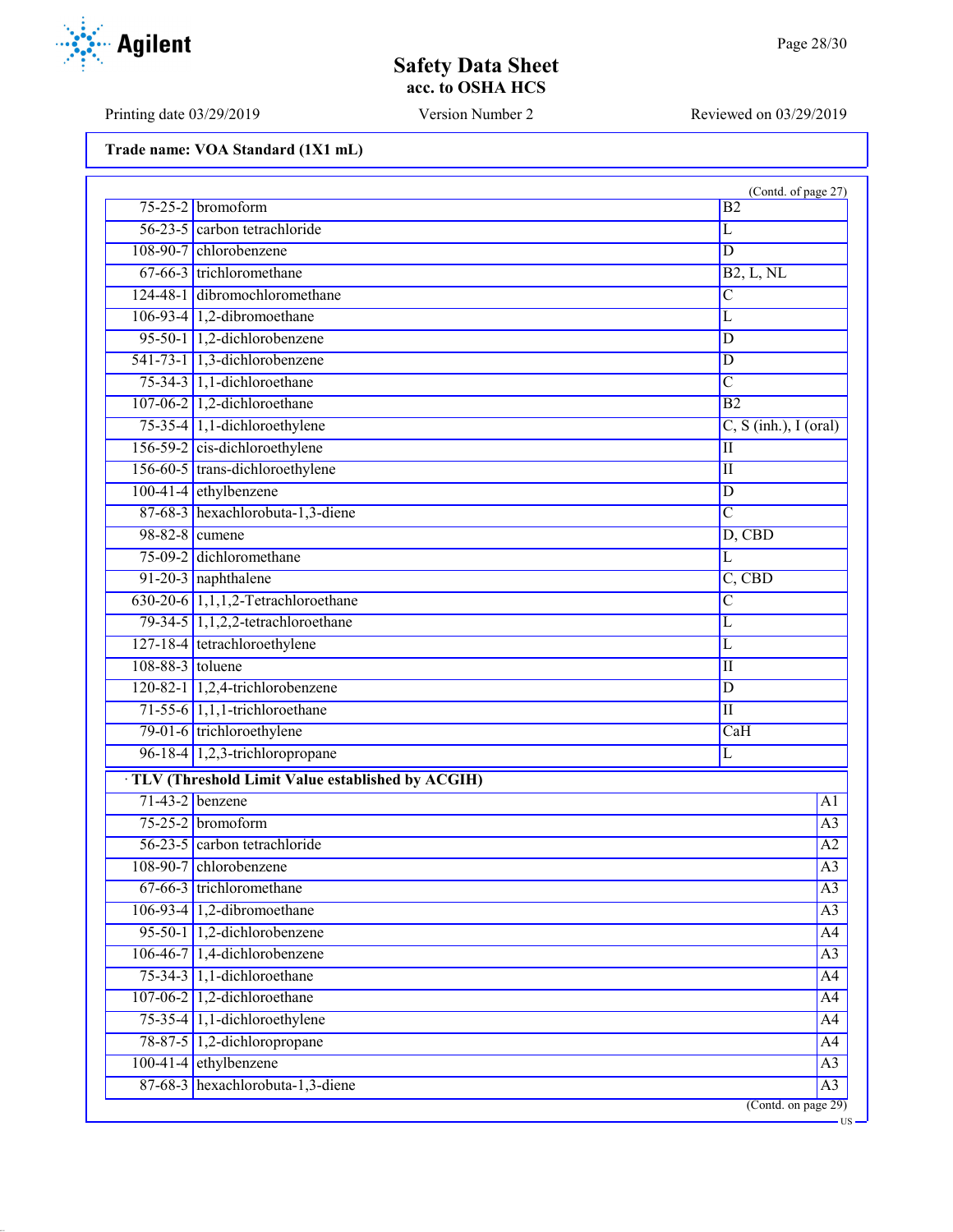Printing date 03/29/2019 Version Number 2 Reviewed on 03/29/2019

**Trade name: VOA Standard (1X1 mL)**

|                    |                                                                    | (Contd. of page 28) |
|--------------------|--------------------------------------------------------------------|---------------------|
|                    | 75-09-2 dichloromethane                                            | A <sub>3</sub>      |
|                    | 91-20-3 naphthalene                                                | A4                  |
| $100-42-5$ styrene |                                                                    | A <sub>4</sub>      |
|                    | 79-34-5 1,1,2,2-tetrachloroethane                                  | $\overline{A3}$     |
|                    | 127-18-4 tetrachloroethylene                                       | A <sub>3</sub>      |
| $108-88-3$ toluene |                                                                    | A <sub>4</sub>      |
|                    | $71-55-6$ 1,1,1-trichloroethane                                    | A <sup>4</sup>      |
|                    | 79-01-6 trichloroethylene                                          | $\overline{A2}$     |
|                    | 96-18-4 1,2,3-trichloropropane                                     | $\overline{A3}$     |
|                    | $95-47-6$ o-xylene                                                 | A <sub>4</sub>      |
|                    | $108-38-3$ m-xylene                                                | A4                  |
|                    | $106-42-3$ p-xylene                                                | A <sub>4</sub>      |
|                    | 79-46-9 2-nitropropane                                             | A <sub>3</sub>      |
|                    | 107-05-1 3-chloropropene                                           | $\overline{A3}$     |
|                    | $67-72-1$ hexachloroethane                                         | $\overline{A3}$     |
|                    | 80-62-6 methyl methacrylate                                        | A4                  |
|                    | · NIOSH-Ca (National Institute for Occupational Safety and Health) |                     |
|                    | $71-43-2$ benzene                                                  |                     |
|                    | 56-23-5 carbon tetrachloride                                       |                     |
|                    | 67-66-3 trichloromethane                                           |                     |
|                    | 96-12-8 1,2-dibromo-3-chloropropane                                |                     |
|                    | 106-93-4 1,2-dibromoethane                                         |                     |
|                    | 106-46-7 1,4-dichlorobenzene                                       |                     |
|                    | 107-06-2 1,2-dichloroethane                                        |                     |
|                    | 75-35-4 1,1-dichloroethylene                                       |                     |
|                    | 78-87-5 1,2-dichloropropane                                        |                     |
|                    | 87-68-3 hexachlorobuta-1,3-diene                                   |                     |
|                    | 75-09-2 dichloromethane                                            |                     |
|                    | 79-34-5 1,1,2,2-tetrachloroethane                                  |                     |
|                    | 127-18-4 tetrachloroethylene                                       |                     |
|                    | 79-01-6 trichloroethylene                                          |                     |
|                    | 96-18-4 $\vert$ 1,2,3-trichloropropane                             |                     |
|                    | 79-46-9 2-nitropropane                                             |                     |
|                    | 67-72-1 hexachloroethane                                           |                     |
|                    | 107-13-1 acrylonitrile                                             |                     |
|                    | 74-88-4 methyl iodide                                              |                     |
|                    | 79-00-5 1,1,2-trichloroethane                                      |                     |

· **National regulations:**

· **Additional classification according to Decree on Hazardous Materials:**

Carcinogenic hazardous material group III (dangerous).

(Contd. on page 30)

US